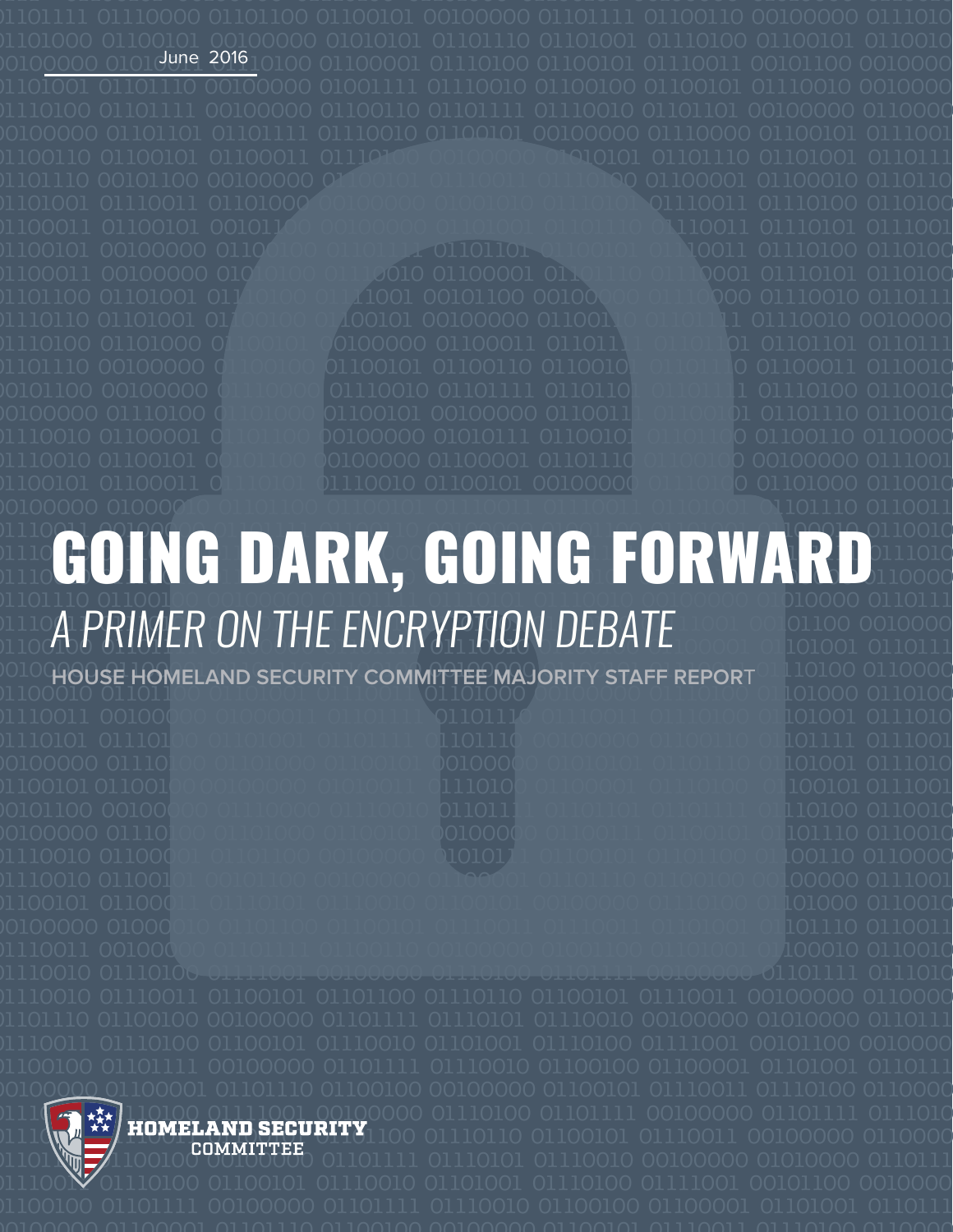

Executive Summary

**Introduction** 

# I. Encryption, Security, and the Modern Economy

*Smartphones The Internet Impact on the Modern Economy Impact on Financial Services Impact on E-commerce and Retail Impact on Healthcare*

# II. Encryption, Public Safety, and Law Enforcement

*The Digital Crime Scene Compelling Assistance Encryption and Terrorism*

# III. Encryption Around the Globe: A Patchwork of Legislative Responses

*United Kingdom France The Netherlands Germany European Union China*

*India Iran Brazil United Nations United States Congressional Legislative Proposals*

# IV. No Simple Solution: Trade Offs And Trends

V. Building Consensus in the Face of Complex Challenges: A Need for National Dialogue

Appendix *– Legal Standards for Obtaining Digital Evidence*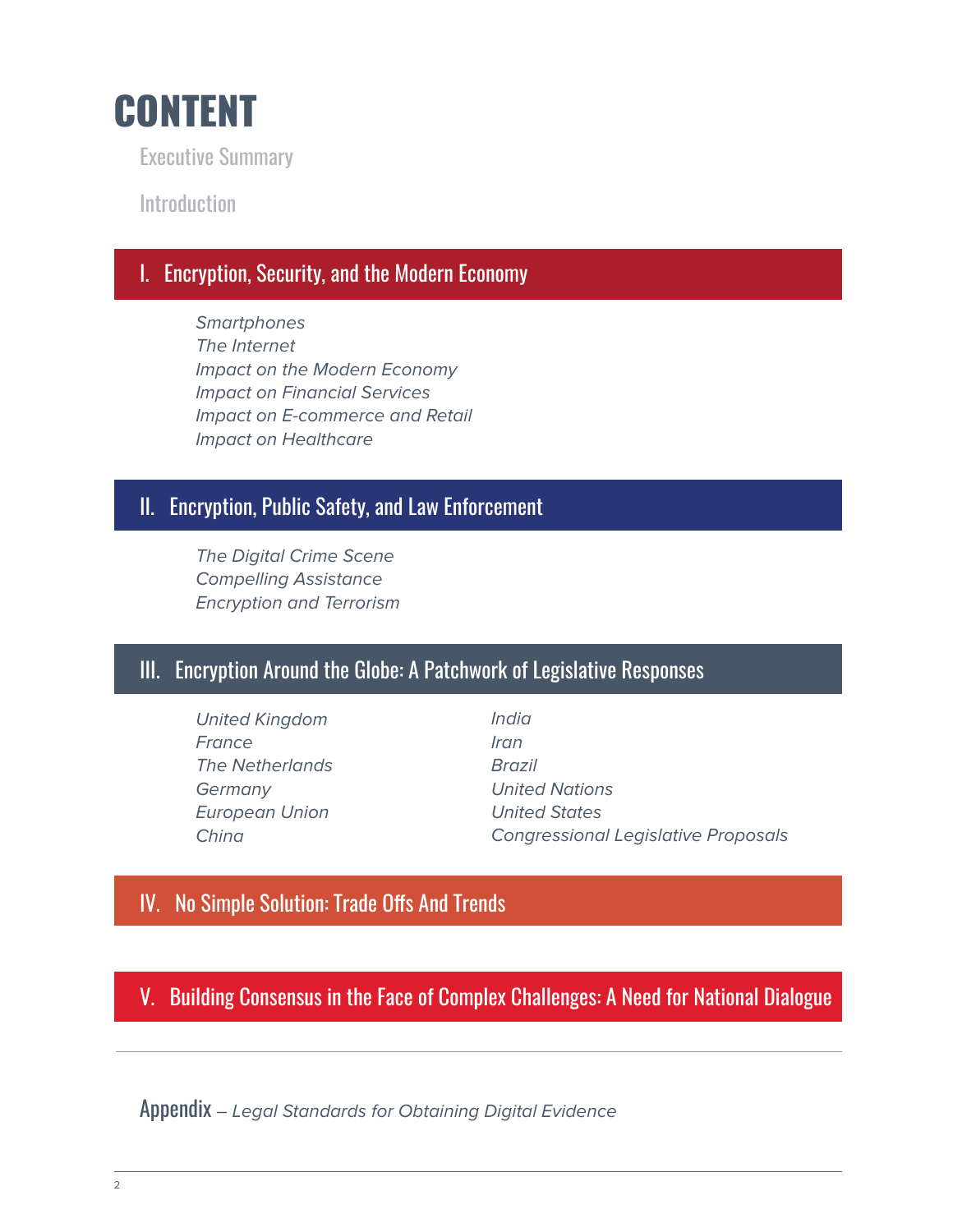# Executive Summary

Public engagement on encryption issues surged following the 2015 terrorist attacks in Paris and San Bernardino, particularly when it became clear that the attackers used encrypted communications to evade detection—a phenomenon known as "going dark." While encryption provides important benefits to society and the individual, it also makes it more difficult for law enforcement and intelligence professionals to keep us safe.

Some have framed the debate surrounding encryption as a battle between privacy and security. Our extensive discussions with stakeholders, however, have led us to conclude that the issue is really about security versus security: encryption protects critical infrastructure, trade secrets, financial transactions, and personal communications and information. Yet encryption also limits law enforcement's ability to track criminals, collect evidence, prevent attacks, and ensure public safety. Initially, lawmakers and some among law enforcement personnel believed the solution was simple: statutorily authorize law enforcement access to obtain encrypted data with a court order. Unfortunately, this proposal was riddled with unintended consequences, particularly if redesigning encryption tools to incorporate vulnerabilities—creating what some refer to as "backdoors"—actually weakened data security. Indeed those vulnerabilities would naturally be exploited by the bad guys—and not just benefit the good guys.

The global technology industry is undergoing rapid change. Consumers now demand that companies incorporate encryption into their products and services as a matter of routine practice. We are just beginning to understand the implications of this transformation. If the U.S. placed burdensome restrictions on encryption, American technology companies could lose their competitive edge in the global marketplace. Moreover, studies suggest that two-thirds of the entities selling or providing encrypted products are outside of the United States. Thus, bad actors could still obtain the technology from foreign vendors irrespective of U.S. legislative action.

Over the course of the past 12 months, Members and staff of the House Committee on Homeland Security have held more than 100 meetings and briefings, both classified and unclassified, with key stakeholders impacted by the use of encryption. As a result of our robust investigation, the Committee staff has come to understand that there is no silver bullet regarding encryption and "going dark." While we benefited tremendously from our engagement with stakeholders, we did not discover any simple solutions. No matter what path emerged, there were always troublesome trade-offs. Thus, in our estimation, the best way for Congress and the nation to proceed at this juncture is to formally convene a commission of experts to thoughtfully examine not just the matter of encryption and law enforcement, but law enforcement's future in a world of rapidly evolving digital technology.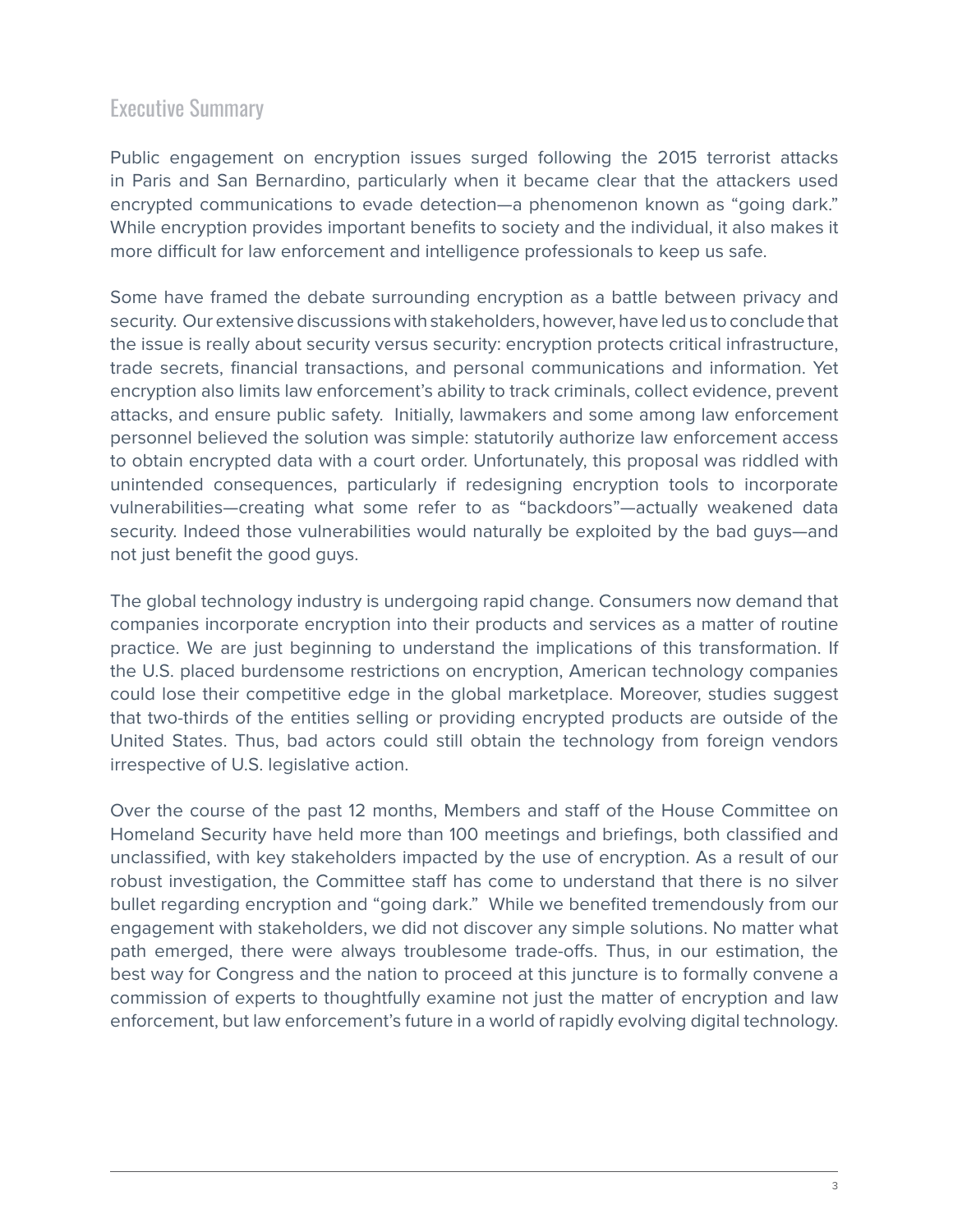We believe that experts in the fields of commercial technology, computer science and cryptology, privacy and civil liberties, law enforcement, intelligence, and global economics are best equipped to deconstruct this extraordinarily complex problem, and propose novel solutions that will stand the test of time. House Homeland Security Chairman Michael McCaul (R-TX) and Senator Mark Warner (D-VA) have proposed the formation of a *National Commission on Security and Technology Challenges* (hereinafter, "Digital Security Commission") to bring these experts together to engage one another directly and, over the course of a year, develop policy and legislative recommendations to present to Congress. The report the Commission will produce will also serve as an invaluable reference document, providing a better understanding of this issue for Congress and the American public, and helping to forge a national consensus on solutions that preserve American innovation, strengthen our competitiveness, and preserve the rule of law.

The Committee has produced this primer to briefly describe important themes and considerations surrounding the widespread use of encryption technologies—including the practical and economic value encryption brings to certain industries and the wider market; the impact ubiquitous encryption is having on law enforcement; the ways in which various governments around the world are responding to this challenge; and a discussion of some existing legislative proposals. Finally, this document explains why future progress in addressing these challenges will likely depend on a more formal national discussion involving the necessary stakeholders in the form of a national commission on digital security.

# **Introduction**

American innovation and ingenuity has spurred the development of technologies that make it easier to travel, communicate, research, create, produce and distribute quality goods, and generally improve quality of life—not only for Americans, but Committee members & staff held over **100 meetings on this issue** with technology industry leaders; the Intelligence Community, State, local & Federal law enforcement associations & agencies; District Attorneys & Prosecutors; privacy advocates; cryptologists, technologists & academics; & foreign data protection officials.

**This effort has included classified briefings, site visits, roundtables, & research.**

Over the course of the past year, **the Committee has received the input of concerned voices across Congress & across the country.** 

for people around the world. So too, since our founding, the U.S. has been dedicated to preserving and expanding the rule of law, including the pursuit of justice at home and the promotion of American values abroad. These two ideas have remained hallmarks of the American identity for nearly two hundred and fifty years. Even today, they jointly continue to inform our progress toward a "more perfect union."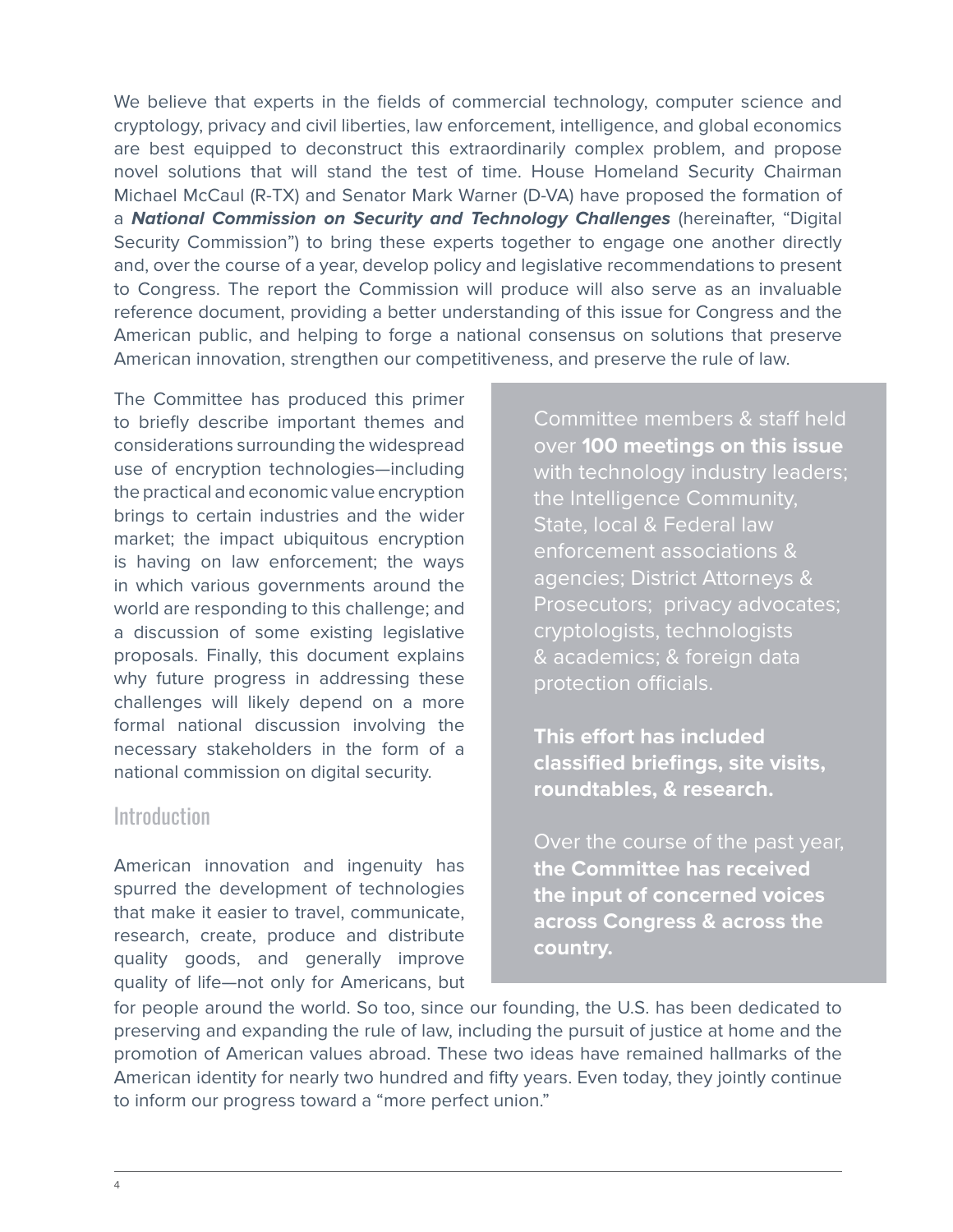Yet, through the course of our history, the concepts of innovation and regulation have sometimes seemed at odds with one another. Congress and the American people have always sought to strike the right balance between the rule of law and individual liberty. Several examples illustrate this point, including debates surrounding the development of a robust anti-money laundering regime in online and in-person banking in the 1980s and 1990s; the Communications Assistance for Law Enforcement Act in the early 1990s; the appropriate use of "roving wiretaps" in response to the widespread adoption of mobile communications in the early 2000s; and current discussions on the proper role of commercial drone technology in public and private arenas.

In recent years, we have been presented with one more example of this challenge: the widespread use of encryption by the general public and the exploitation of this technology by criminals and terrorists. This debate has been accelerated by the allegations made by former federal contractor Edward Snowden regarding government surveillance and privacy and the rise of the tech-savvy Islamic State of Iraq and Syria (ISIS) and its attacks against the West. In describing the issue, Secretary of Homeland Security Jeh Johnson noted, "The current course we are on, toward deeper and deeper encryption in response to the demands of the marketplace, is one that presents real challenges for those in law enforcement and national security … We in government know that a solution to this dilemma must take full account of the privacy rights and expectations of the American public, the state of technology and the cybersecurity of American businesses."<sup>1</sup> Clearly, the problem at hand is complex.

According to **FBI Director James Comey**, "Going Dark" refers to the phenomenon in which law enforcement personnel have the "legal authority to intercept and access communications and information pursuant to court order," but "lack the technical ability to do so."

What's more, many stakeholders involved in the discussions surrounding this issue feel their motives, patriotism, and even their intelligence are called into question by those who oppose their point of view. As a result, relationships have been damaged and progress has been stymied.

In an effort to find solutions, the House Homeland Security Committee engaged all relevant parties to identify steps that could be taken toward a solution. The Committee held more than 100 meetings with various stakeholders—including experts from the technology industry, federal, State, and local law enforcement, privacy and civil liberties, computer science and cryptology, economics, law and academia, and the Intelligence Community. This process, which took place over the course of more than a year, revealed the significant complexities surrounding not only the use of encryption by criminals and terrorists, but also the overall challenges associated with how U.S. law enforcement and intelligence agencies adapt to rapid advances in technology.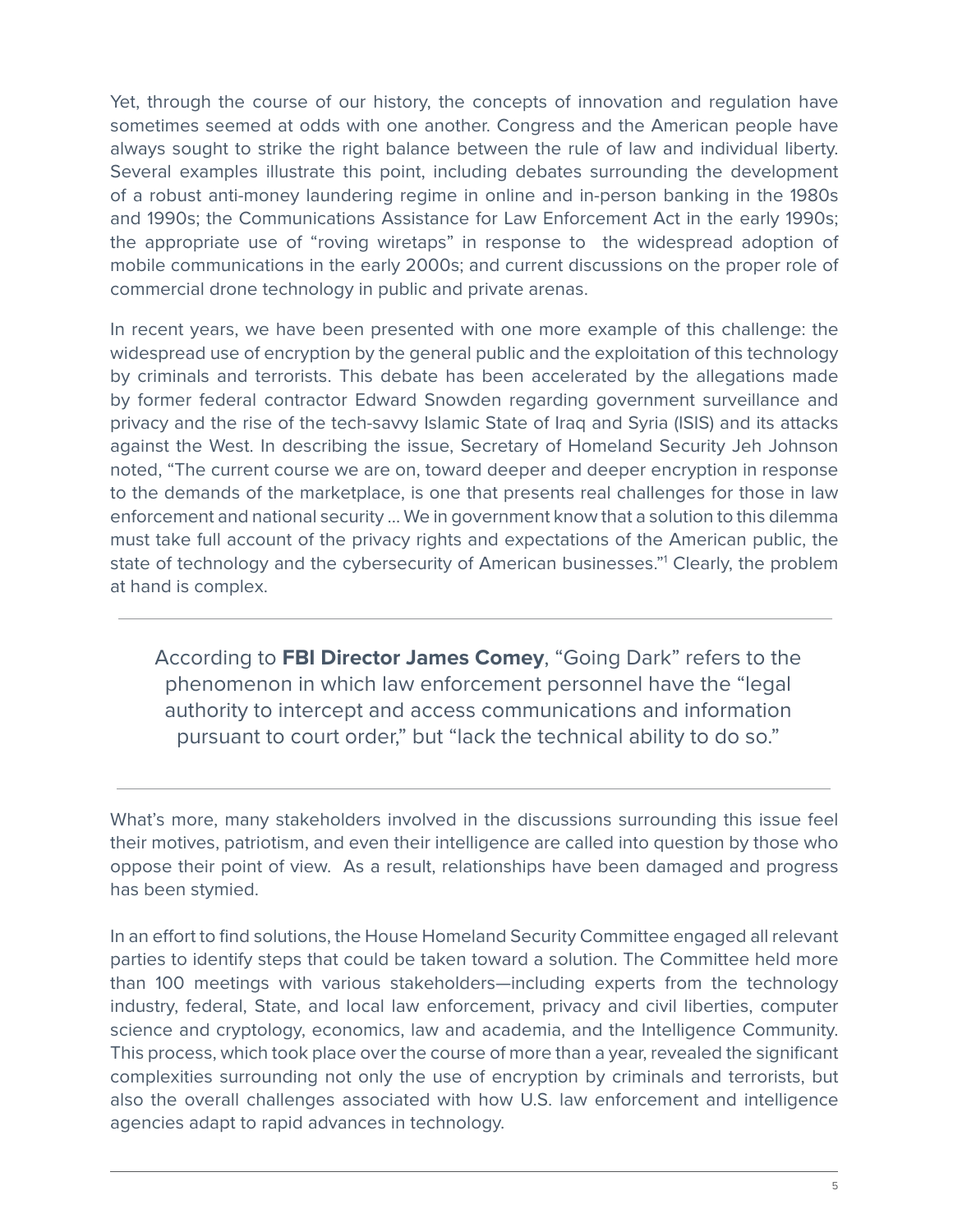#### As a result of its investigation, the Committee developed *seven general findings*:

- **1.**  Encryption plays a vital role in modern society, and increasingly widespread use of encryption in digital communications and data management has become a "fact of life."
- **2.**  Law enforcement entities face real and persistent challenges when they encounter encrypted communications during the course of investigations and prosecutions. In some situations, encryption restricts law enforcement's ability to successfully prosecute cases or to identify and mitigate threats to public safety and national security.
- **3.**  Today, more than ever before, technology, public safety, and counterterrorism are inextricably linked. Technology, such as encryption, protects our data and our infrastructure, and helps to ensure the privacy of our citizens; yet it is also exploited by bad actors, including drug traffickers, child predators, and terrorists, to facilitate criminal activities, and threaten our national security. Thus, what we are really dealing with is not so much a question of "privacy versus security," but a question of "security versus security."
- **4.**  Governments worldwide are struggling to address the challenge of "security versus security," and are exploring multiple policy and legislative responses. This is resulting in a patchwork of inconsistent laws and proposals governing the same issue to the detriment of law-abiding citizens and the benefit of criminals and terrorists.
- **5.**  Any legislative "solutions" yet proposed come with significant trade-offs, and provide little guarantee of successfully addressing the issue. Lawmakers need to develop a far deeper understanding of this complex issue before they attempt a legislative fix.
- **6.**  The impacted parties themselves need to directly engage one another in an honest and in-depth conversation in order to develop the factual foundation needed to support sustainable solutions.
- **7.**  The debate surrounding the abuse of widely available encryption technology is part of a larger question of ensuring that law enforcement and national security efforts keep pace with technological advancement without undermining American competitiveness and American values.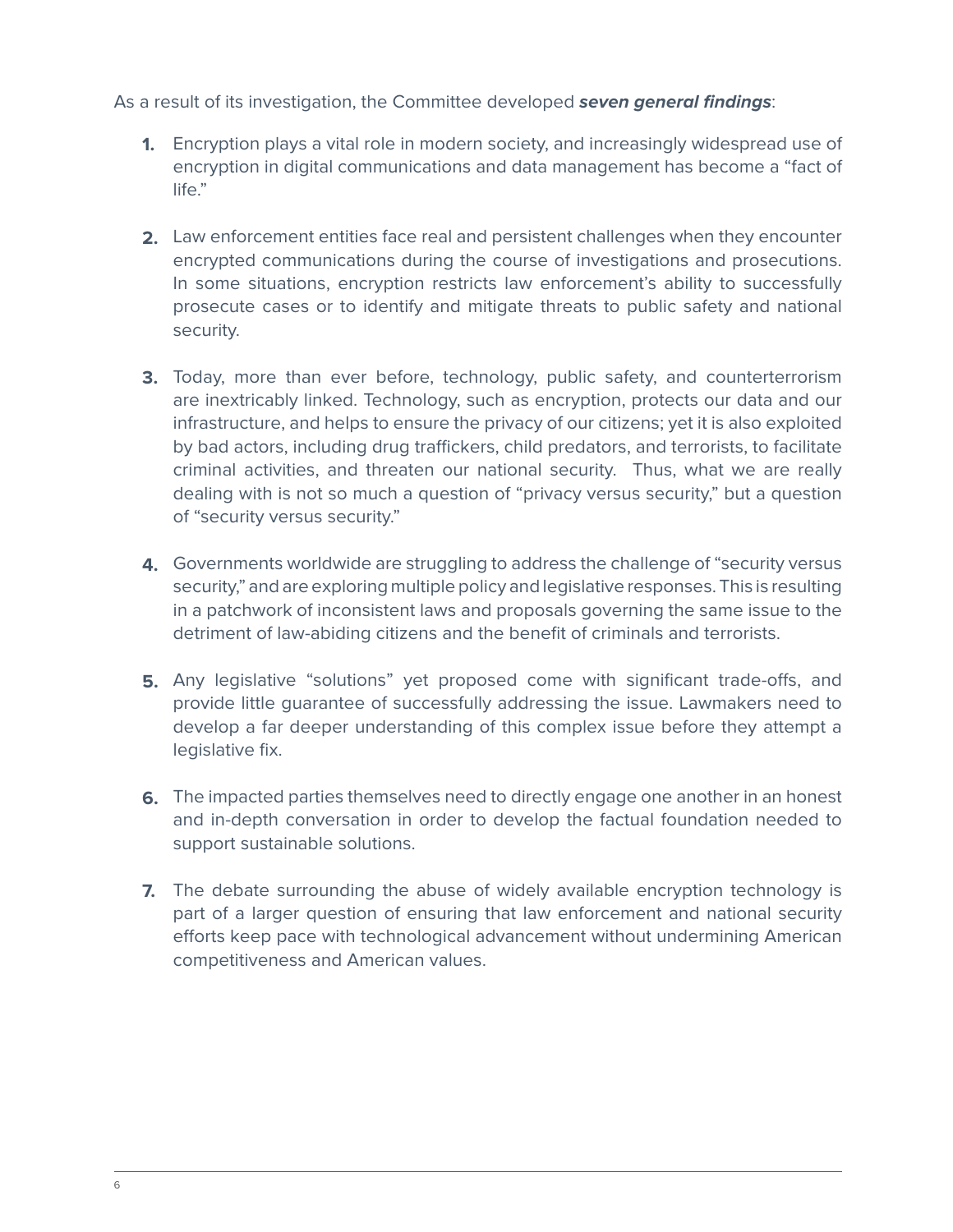# I. Encryption, Security, and the Modern Economy

#### *Smartphones*

The speed with which society has absorbed mobile communication devices and sophisticated communication platforms into daily life is staggering. Only a few years ago, cell phone capabilities were normally limited to phone calls and text messages. But according to a survey released in April 2015, nearly two thirds of Americans now own a smartphone that provides Internet access and stores vast amounts of personal data.<sup>2</sup> A separate report suggests there are approximately 2.6 billion smartphone subscriptions worldwide.<sup>3</sup>



Because a single device can now contain a phone, camera, and global positioning system (GPS), as well as access to email, social media, and web browsing, and can store sensitive information like health records and financial data, users have come to expect their devices to be secure. Therefore, many smartphone users rely on password protection, encryption, and other security features to safeguard the content of their devices. In many ways, the smartphone has reshaped our thinking about privacy and security.

At its most basic, **encryption** is a process of limiting access to data by "using a code or mathematical algorithm so as to [make the data] unintelligible to unauthorized readers."

The American Heritage Science Dictionary

#### *The Internet*

A 2012 report published by the Boston Consulting Group estimated that by 2016, half the world's population will be using the Internet, and the value of the Internet within the G-20 economies would reach \$4.2 trillion.<sup>4</sup> According to the Internet Association, in 2014, the Internet sector contributed \$966.2 billion to the U.S. economy, or 6 percent of real GDP.<sup>5</sup> Today, more than half the world's population—and 84 percent of American adults—use the Internet.<sup>6</sup>

Moreover, the physical world is becoming increasingly connected to the Internet. From critical infrastructure systems like water treatment plants and electrical grids, to financial institutions, to new models of automobiles and everyday household appliances, the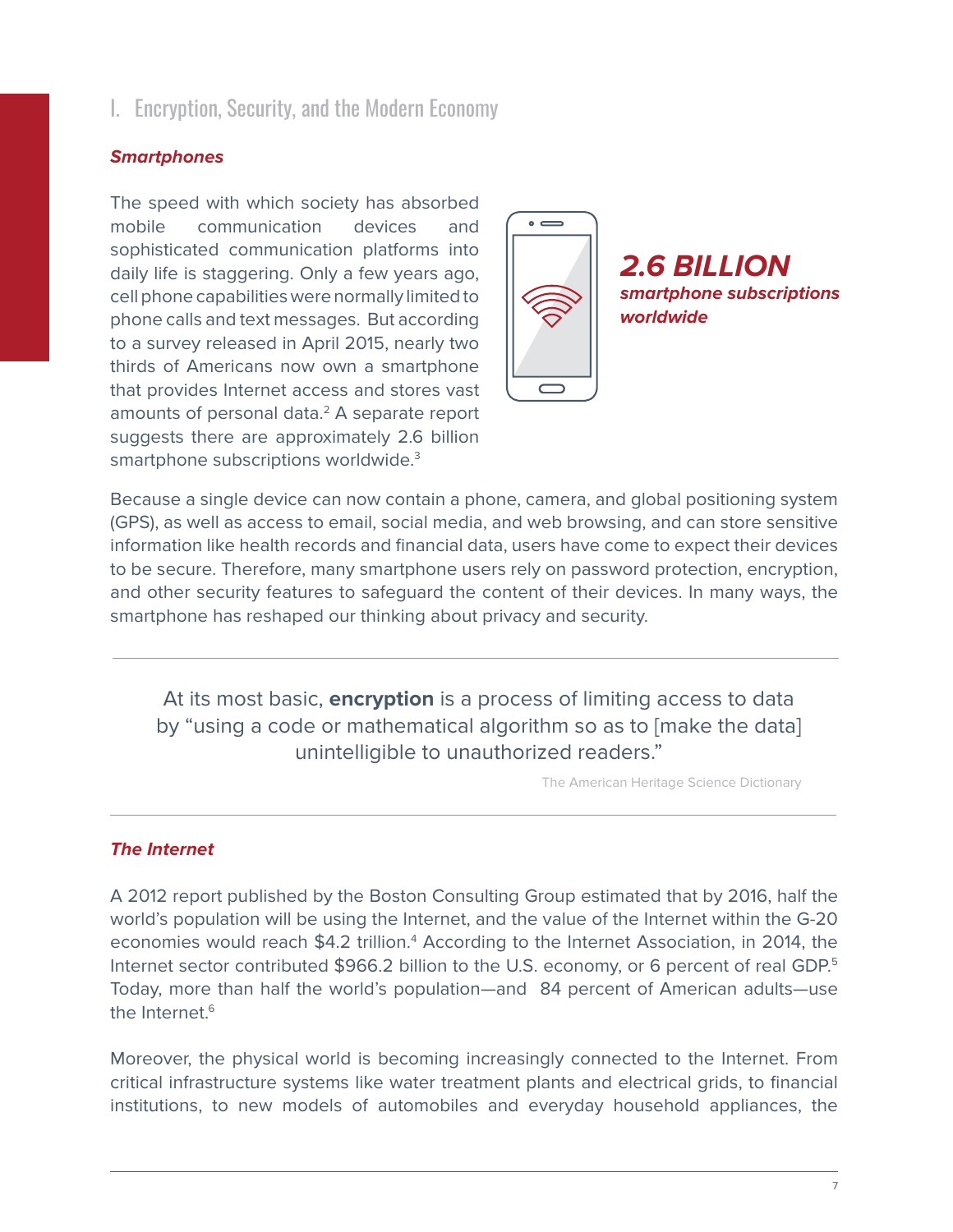"internet of things" (IoT) is on the rise. This has created new concerns about the security of networks. As more and more consumer facing "things" become interconnected, the public will likely demand that encryption be made available for everyone and everything.

#### *Impact on the Modern Economy*

Nearly every aspect of the modern economy benefits from advancements in digital communications—and the security of those communications is critical. A 2016 study from the Ponemon Institute reports that 85 percent of more than 5,000 information technology (IT) professionals surveyed globally said that their organizations have an encryption strategy, and 37 percent said it was applied consistently across the enterprise.<sup>7</sup> This is a substantial increase from a survey Ponemon conducted in 2005 which found that an astounding 38 percent of U.S. organizations had no encryption strategy in place at all. $8$ 

While it is not possible to quantify exactly how much economic growth has been supported by the use of encryption, it is generally accepted that the ability of major firms to protect their customers' data will continue to be an important factor. Thus far, the evidence suggests that Americans have clearly embraced encryption as the best means to safeguard their information and transactions online.

#### *Impact on Financial Services*

Banks and other financial institutions invest heavily in encryption technologies to protect their networks and safeguard their information. In fact, due in part to regulatory demands and best practices, the "financial sector accounts for approximately 44 [percent] of [the] global encryption software market," according to a recent report.<sup>9</sup> American consumers expect their financial data to remain both accessible and secure.



*44% of encryption software market is for financial services*

*30 MILLION households use online banking on mobile devices*

Indeed, 51 percent of U.S. adults, or 61 percent of Internet users, bank online. And, as of 2013, approximately 30 million households report using online banking through mobile devices.10 The banking and financial services industry has long been recognized as a leader in security. As a 2011 survey from the analytics firm comScore points out, "customers still reported feeling more secure on their [financial institution's] website than on the Internet as a whole."<sup>11</sup>

This confidence in online banking has sparked innovation and improvements over time. A Federal Reserve Payments Study from 2013 found that although paper checks continue "to persist as a significant portion of noncash payments … interbank processing and clearing of these checks are virtually all electronic."<sup>12</sup> Without strong encryption protecting these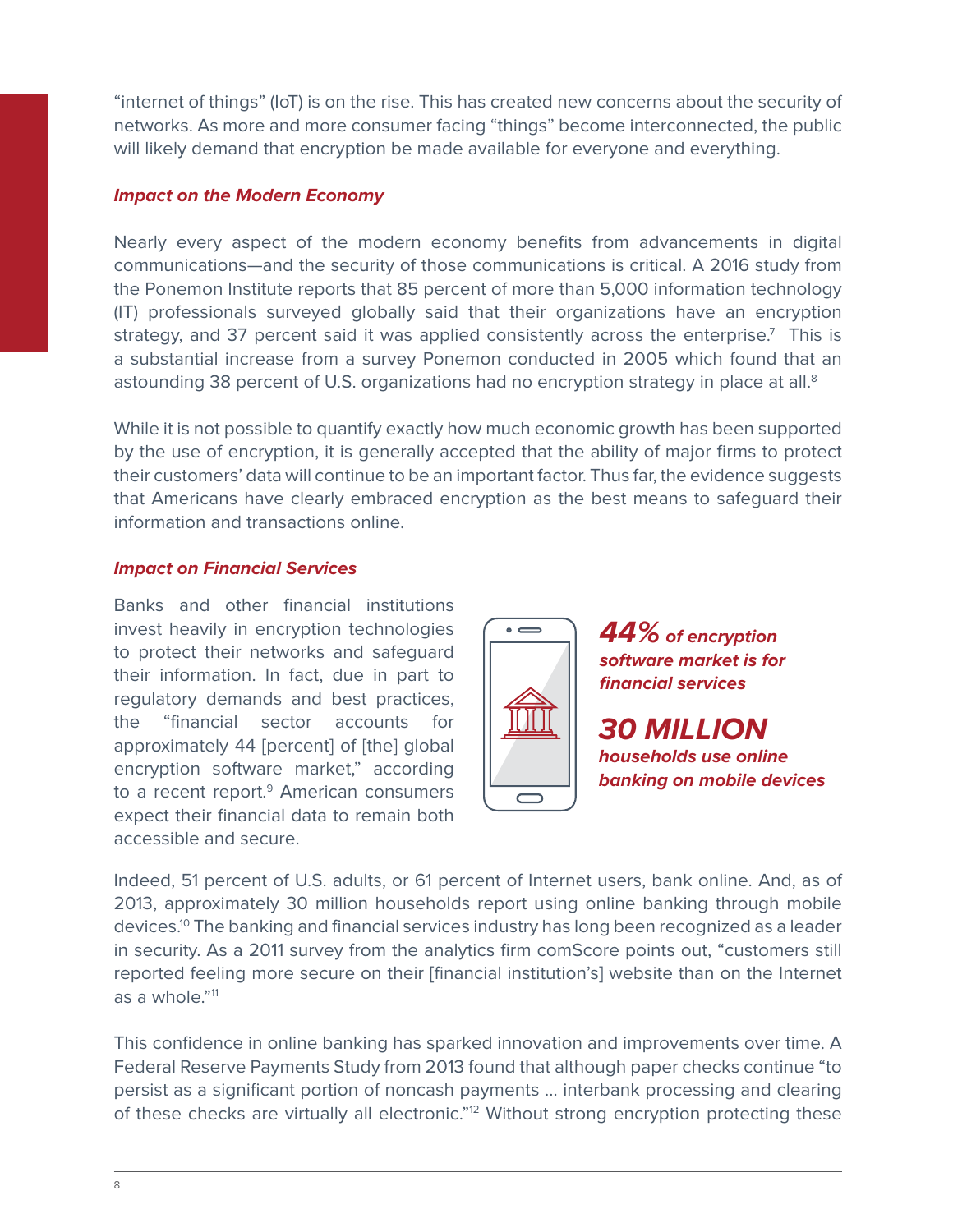transfers, the number of fraudulent transactions would undoubtedly be significantly higher. Data breaches for financial institutions are among the primary motivations for the industry's heavy investment in encryption.

#### *Impact on E-commerce and Retail*

Mirroring trends in online banking and financial services, online commerce would be far less trusted and far less robust without encryption to keep customer data secure for payment processing. In 2015, the Department of Commerce estimated e-commerce sales at \$341.7 billion, accounting for 7.3 percent of total retail sales—a 14.6 percent increase from 2014.13 E-commerce has become a critical component of the U.S. economy. According to the most current data available, in 2013 U.S. manufacturers reported that e-commerce shipments were valued at approximately \$3.3 trillion $1415$ 



# $\overline{\phantom{0}}$

*1 IN 3 health care recipients will be the victim of a health care data breach in 2016*

#### *Impact on Healthcare*

Since 2009, the Health Insurance Portability and Accountability Act (HIPAA) Breach Notification Rule has encouraged healthcare providers to secure their data through encryption by requiring those that suffer a data breach to notify their clients within 60 days.<sup>16</sup> Despite this move, the American health system has fallen victim to a number of high-profile data breaches. According to the Department of Health and Human Services Office of Civil Rights, which publicly reports breaches affecting more than 500 individuals, 253 breaches compromised 112 million total records in 2015. Moreover, the International Data Corporation's Health Insights group predicts "1 in 3 health care recipients will be the victim of a health care data breach in 2016."17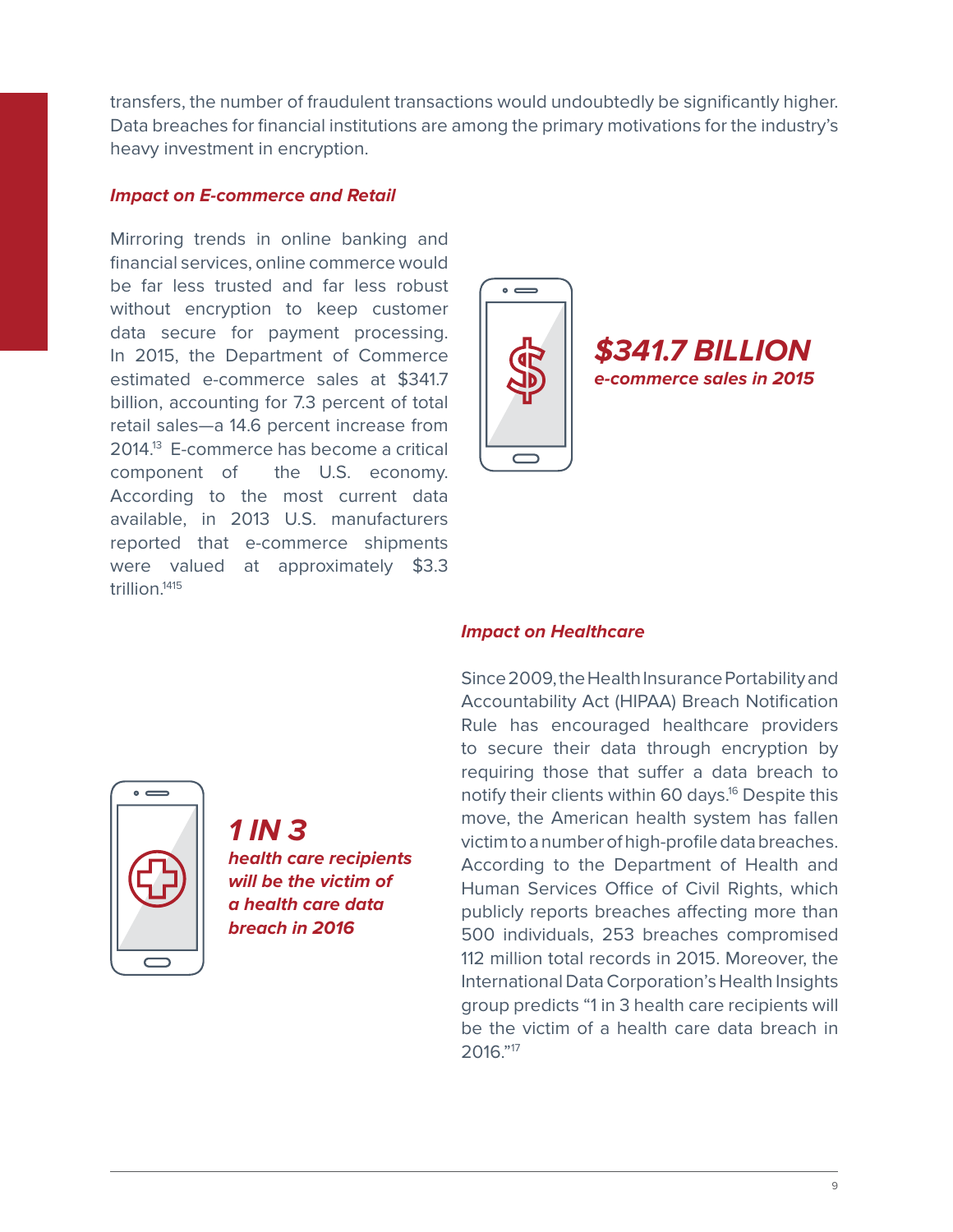# II. Encryption, Public Safety, and Law Enforcement

#### *The Digital Crime Scene*

Although digital technology has brought value to the marketplace, the proliferation of applications and devices that utilize end-to-end encryption has presented law enforcement and intelligence officials with new challenges: criminals, terrorists, and other bad actors are taking advantage of encryption to hide their activities, operate in the dark, and conceal evidence. Because so much information—communications, records, photographs, etc. is now stored on personal digital devices like smartphones and personal computers, law enforcement professionals are increasingly investigating "digital crime scenes." Accordingly, law enforcement and intelligence officials have reported to Committee staff that their inability to obtain access to the digital communications of criminals is increasingly hindering their activities. Indeed, the Office of the District Attorney for New York County reported that investigators struggled with more than 175 cases between September 2014 and March 2016 because they lacked access to digital information.

At the same time, Federal Bureau of Investigation (FBI) **Director James Comey** testified before the House Homeland Security Committee in the fall of 2015 that:

**"** *Unfortunately, changing forms of Internet communication and the use of encryption are posing real challenges to the FBI's ability to fulfill its public safety and national security missions. This real and growing gap, to which the FBI refers as "Going Dark," is an area of continuing focus for the FBI; we believe it must be addressed given the resulting risks are grave both in traditional criminal matters as well as in national security matters.18*

#### *Compelling Assistance*

The government has relied on the *1789 All Writs Act ("AWA")* to help law enforcement gain access to certain encrypted communications. Absent alternative remedies, the AWA authorizes U.S. federal courts to "issue all writs necessary or appropriate in aid of their respective jurisdictions and agreeable to the usages and principles of law." In other words, under certain circumstances, the court can compel a private entity to provide assistance to the government.

*Unable to technically access data on a device despite a lawful warrant, law enforcement requests often rely on the AWA to compel technology companies to assist in data recovery. This has raised the question of whether the AWA may be used to compel a company to provide a "key" to an encrypted device or write code to bypass security features. Over the past several years, the government*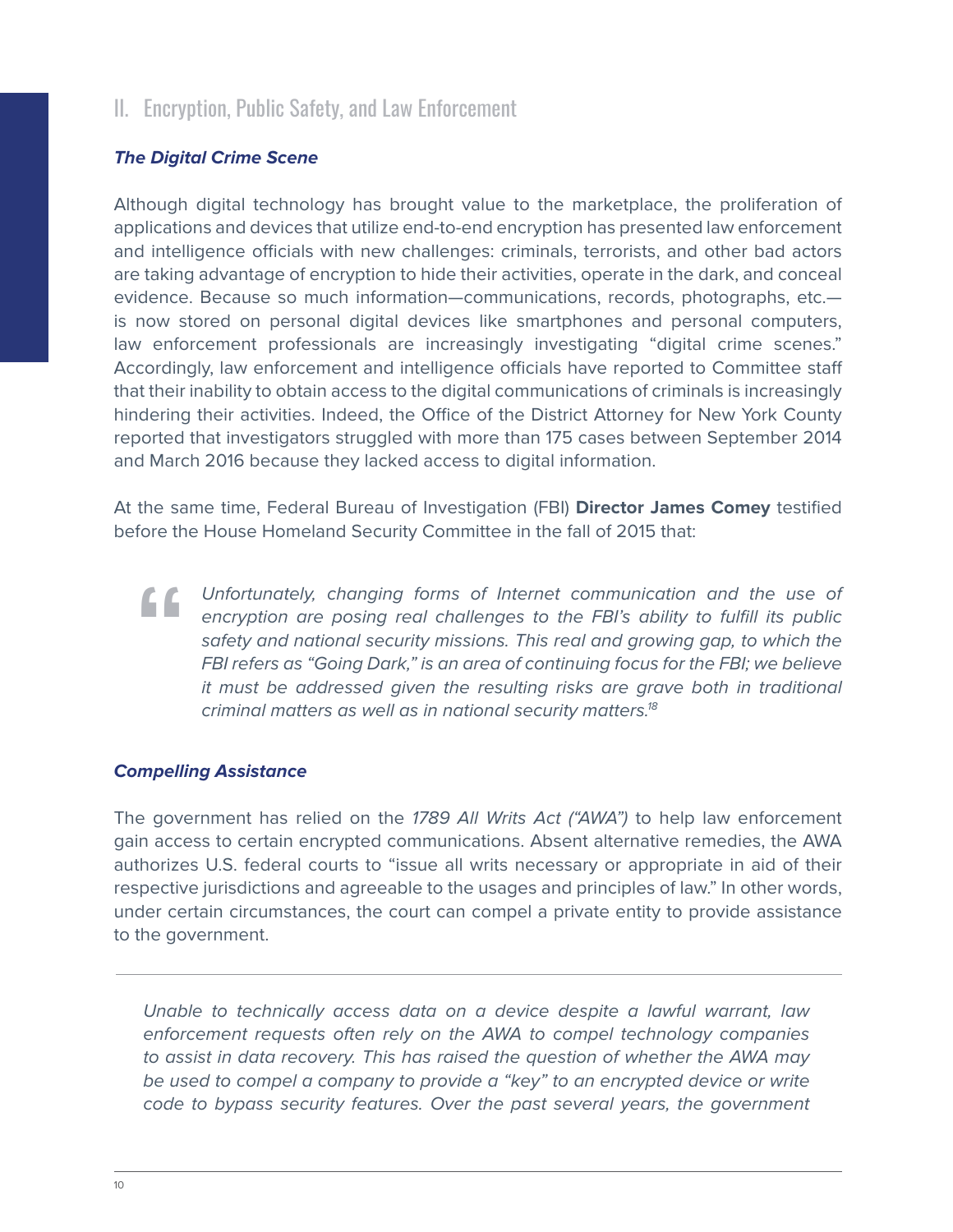has increasingly utilized the law to compel technology companies, like Apple and *Google, to help law enforcement execute search warrants for investigations.*

A recent American Civil Liberties Union (ACLU) report documented 63 confirmed cases since 2008 across the country in which the government has applied for AWA assistance from Google or Apple to assist in data recovery.<sup>19</sup> New York and California reported the highest number of filings, with 12 and 16 cases respectively.<sup>20</sup> The filings identified by the report largely consist of requests for assistance in bypassing locked screens, resetting passwords, creating code, and extracting data.<sup>21</sup> According to the ACLU, investigations into drug related crimes appear to be the leading cause of AWA motions.<sup>22</sup> Other motions filed involved investigations into credit fraud, identity fraud, bribery, child pornography, and human trafficking charges.<sup>23</sup>

Still, it would be a mistake to suggest that the officials charged with investigating and prosecuting criminals and terrorists and protecting the American public do not understand the value of encryption. The FBI, the Department of Homeland Security (DHS), and the wider Intelligence Community use strong encryption to secure their own information. Indeed, senior U.S. officials are on record encouraging the private sector and the public to do the same.<sup>24</sup> At a Senate Hearing in July 2015, FBI Director Comey and Deputy Assistant Attorney General Sally Quillian Yates testified that the development and adoption of strong encryption is key to securing commerce and trade, safeguarding private information, promoting free expression and association, and strengthening cyber security.25 They stated that, "DOJ and the FBI support and encourage the use of secure networks to prevent cyber threats to our critical national infrastructure, our intellectual property, and our data so as to promote our overall safety."26

#### **Court Authorization to Conduct Electronic Surveillance**

It is important to remember that only a handful of offenses are serious enough to justify electronic interception orders. To obtain such an order, investigators must demonstrate that normal investigative procedures are impossible, or too dangerous to use. Additionally:

- Intercept orders have a limited scope;
- Targets of the surveillance must be identified with specificity; and
- Requests are subject to review by a U.S. Attorney, and by the Attorney General or Deputy Assistant Attorney General prior to being submitted to the Courts.

*These authorities are granted under Title III of the Wiretap Act (for criminal cases) and the Foreign Intelligence Surveillance Act (FISA) for cases involving foreign powers and the agents of foreign powers.*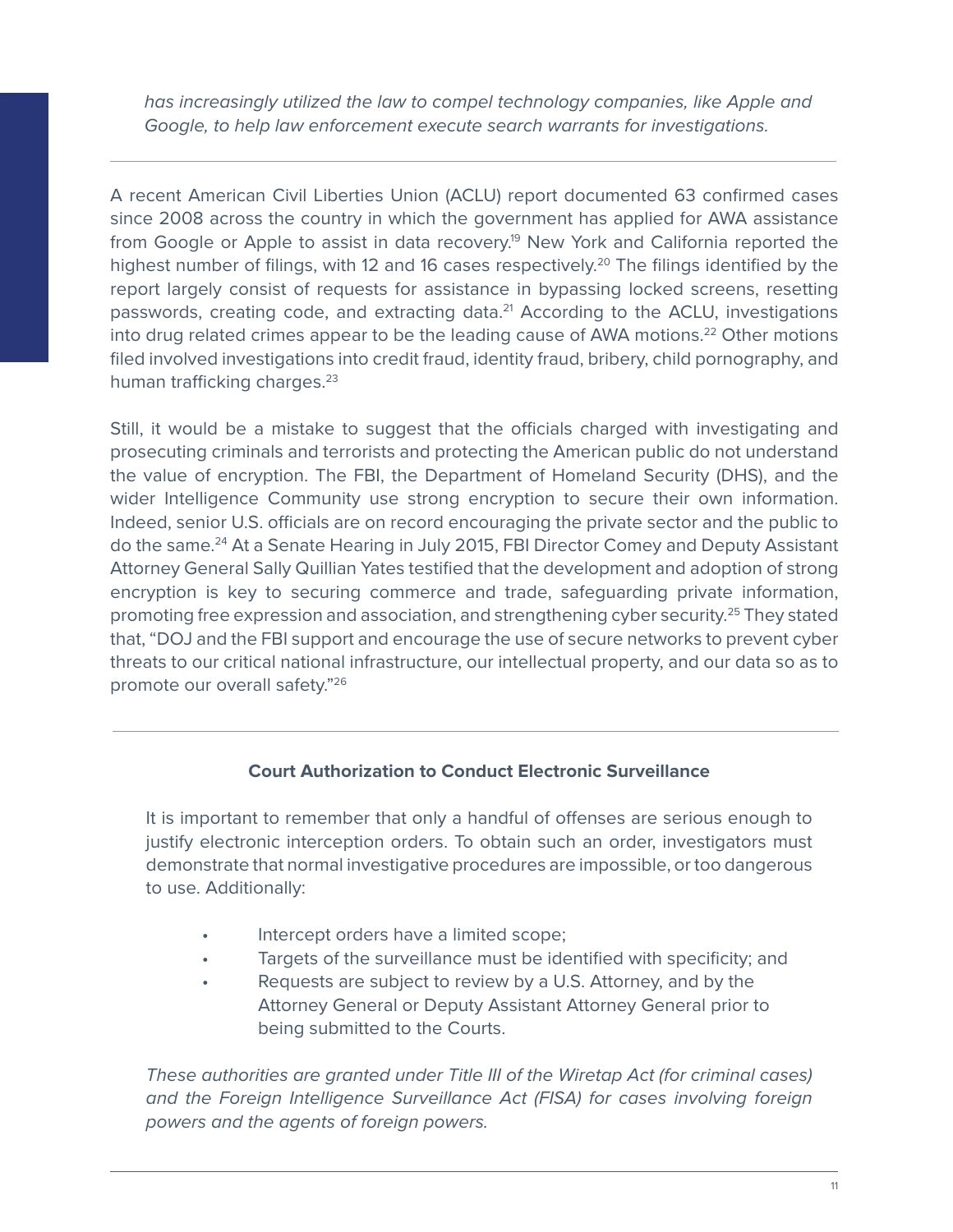#### *Encryption and Terrorism*

Unfortunately, terrorists also use encryption technology to hide their communications from law enforcement and intelligence professionals. FBI Director Comey recently testified to the Senate Judiciary Committee that when ISIS operatives encounter a potential recruit, "we see them giving directions" to move to a mobile messaging app that is encrypted. "And they disappear."27 In later testimony, Comey further commented, "There is no doubt that the use of *encryption is part of terrorist tradecraft now* because they understand the problems we have getting court orders to be effective when they're using these mobile messaging apps, especially that are end-to-end encrypted" [emphasis added].<sup>28</sup> Indeed, the perpetrators of terrorist attacks in Garland, Texas, Paris, France, and San Bernardino, California, in 2015 all exploited encrypted communications.

"There is no doubt that the use of encryption is part of terrorist tradecraft now because they understand the problems we have getting court orders to be effective when they're using these mobile messaging apps, especially that are end-to-end encrypted."

> FBI Director James Comey December 9, 2015

Yet this phenomenon is not new. Law enforcement and intelligence agents have been grappling with terrorists' use of encryption for more than a decade. Though it is difficult to verify, according to one report, attackers in Bali, Madrid, and London masked their communications with encryption.<sup>29</sup> The difference is that now, in 2016, encryption is ubiquitous. "The proficiency of criminals with encryption technology has advanced a lot [over the years] and smartphones now have the same parts as the PCs of 15 years ago," commented Ran Canetti, a cryptography expert and professor at Boston University. "Strong encryption is widespread. Everybody today who wants to get their hands on strong encryption mechanics, they can do it." Moreover, Canetti continued, "There's no way to prevent people from using encryption. The 10 percent who would want the encryption secrecy will find a way to get it." Thus, he concludes, "[Law enforcement] developing better encryption-cracking tools is a very good thing. But they should concentrate on encryption made by bad guys. Making the everyday encryption of the general public weak isn't going to get you what you want, [not] when it comes to coordinated terrorist attacks. There's no silver bullet answer."30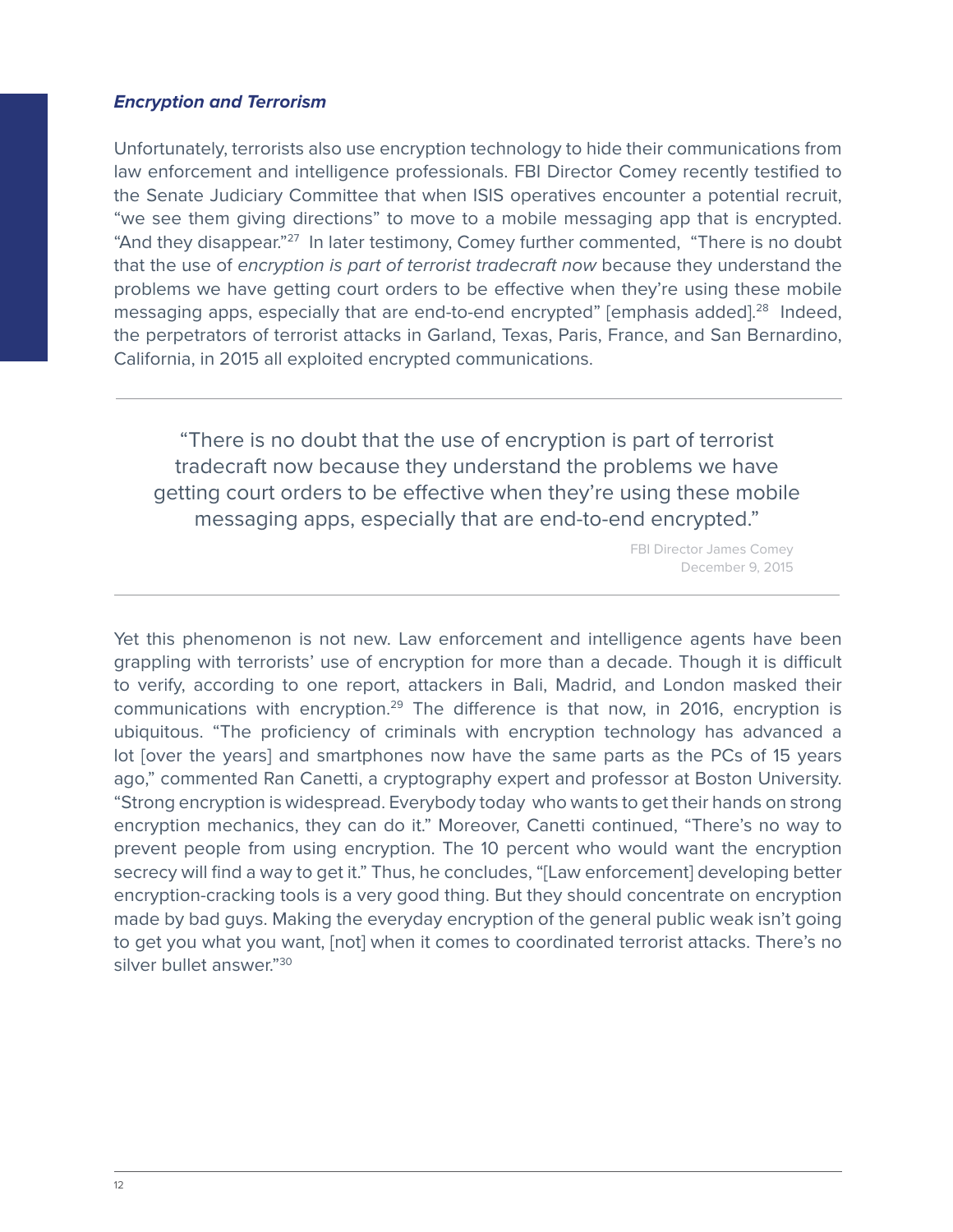# III. Encryption Around the Globe: A Patchwork of Legislative Responses

The 2015 terrorist attacks in Paris and San Bernardino prompted legislators across the globe to consider the challenges created by widespread use of end-to-end encryption. Different countries adopted different approaches to address the issue, creating a patchwork of laws and regulations.



The United Kingdom (U.K.) in November 2015 introduced the Investigatory Powers bill in Parliament. While the bill seeks primarily to grant authorities to the government for bulk collection and lawful hacking, there are also elements addressing digital communications technology. According to news reports, "the bill gives the government the power to order 'the removal of electronic protection applied by a relevant operator to any communications or data."<sup>31</sup> The exact meaning of this and other terminology has been under scrutiny from lawmakers inside the British government. In February 2016, the Science and Technology Committee in the House of Commons released a report criticizing the bill for its lack of clarity on terms and definitions, as well as the potential impact on privacy, technology, and encryption.32 The Chair of the Committee, Nicola Blackwood, reiterated her support for encryption and opposed any "backdoor" or other exceptional accesses.<sup>33</sup>

On June 7, 2016, the House of Commons passed an updated version of the Investigatory Powers bill in a 444-69 vote.<sup>34</sup> While it upholds the bulk surveillance and computer hacking authorities, the final version includes additional privacy protections and clarification that companies are not required to provide the government with access to encrypted communications unless it is technically feasible and not unduly expensive.35 These additions helped the bill gain broader support than it had upon introduction, but the bill still faces some opposition from privacy groups.<sup>36</sup> The House of Lords will now consider the bill with a decision expected later in 2016.<sup>37</sup>

Additionally, press reporting in February 2016 suggested that U.S. and British officials began negotiating a bilateral agreement to update the mutual legal assistance treaty (MLAT) process for exchanging data.<sup>38</sup> The current MLAT process requires a foreign government to make a formal diplomatic request for data and the Justice Department to seek a court order for the data on behalf of that country. This process can take months, which many countries complain is too long, particularly in sensitive national security investigations. The new proposal "would enable the British government to serve wiretap orders directly on U.S. communications firms for live intercepts" and seek stored data on U.K. citizens.<sup>39</sup> The agreement would allow the U.S. government to have the same authority for data from British providers involving U.S. citizens.<sup>40</sup> The proposal is intended to help the U.S. obtain appropriate information from relevant British companies, as well as reduce the administrative burden on U.S companies seeking to comply with British requests.<sup>41</sup> Congress must approve any final agreement.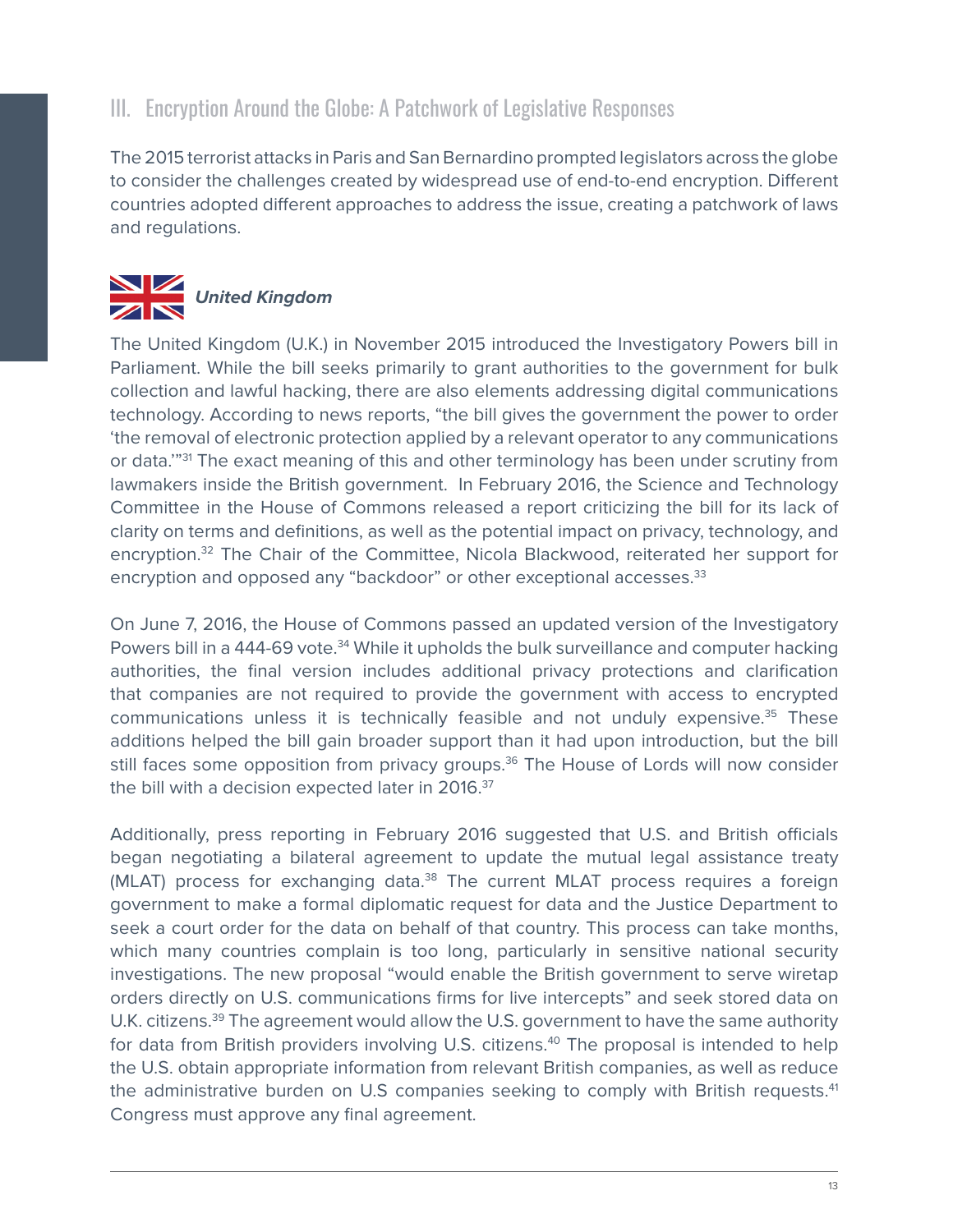

French legislators in January 2016 considered an amendment to the Digital Republic bill that required technology companies to provide government access to certain products.<sup>42</sup> The amendment was introduced in the wake of the attacks in Paris to provide law enforcement with additional tools to prevent future attacks.<sup>43</sup> Legislators rejected the amendment out of fear that it would ultimately weaken data security.<sup>44</sup>

A month later, however, the lower chamber of Parliament voted in favor of an amendment to punish tech companies that refused to decrypt messages for law enforcement.<sup>45</sup> The legislation included language that punished offenders with a €350,000 fine and up to five years in prison.<sup>46</sup> Legislators are currently pushing the bill through the legislative process.

## *The Netherlands*

In the wake of the Paris attacks, Amsterdam began reviewing the government's law enforcement authorities and concluded it would not force technology companies to share encrypted communications.<sup>47</sup> The Dutch government reasoned—similar to the amendment to the French Digital Republic bill—that such a move would weaken data security and create vulnerabilities for "criminals, terrorists and foreign intelligence services" to exploit.<sup>48</sup>

#### *Germany*

German government officials recently expressed support for strong encryption and vowed to become "one of the most secure digital locations" in the world.<sup>49</sup> Officials also pledged "more and better encryption" and commented that the country aims "to be the world's leading country in this area. To achieve this goal, the encryption of private communication must be adopted as standard across the board."50

# *European Union*

European Commission Vice President Andrus Ansip in May 2015 commented that there were no plans to enable access to encrypted communications in Europe.<sup>51</sup> Citing the importance of maintaining public trust, Ansip cautioned that if there were backdoors then someone would eventually abuse them.<sup>52</sup> Ansip in March 2016 reiterated his opposition to "backdoors to encrypted systems" because "sooner or later somebody will misuse [them]."<sup>53</sup> He also urged the U.K. and France to prevent backdoor access to encrypted technology.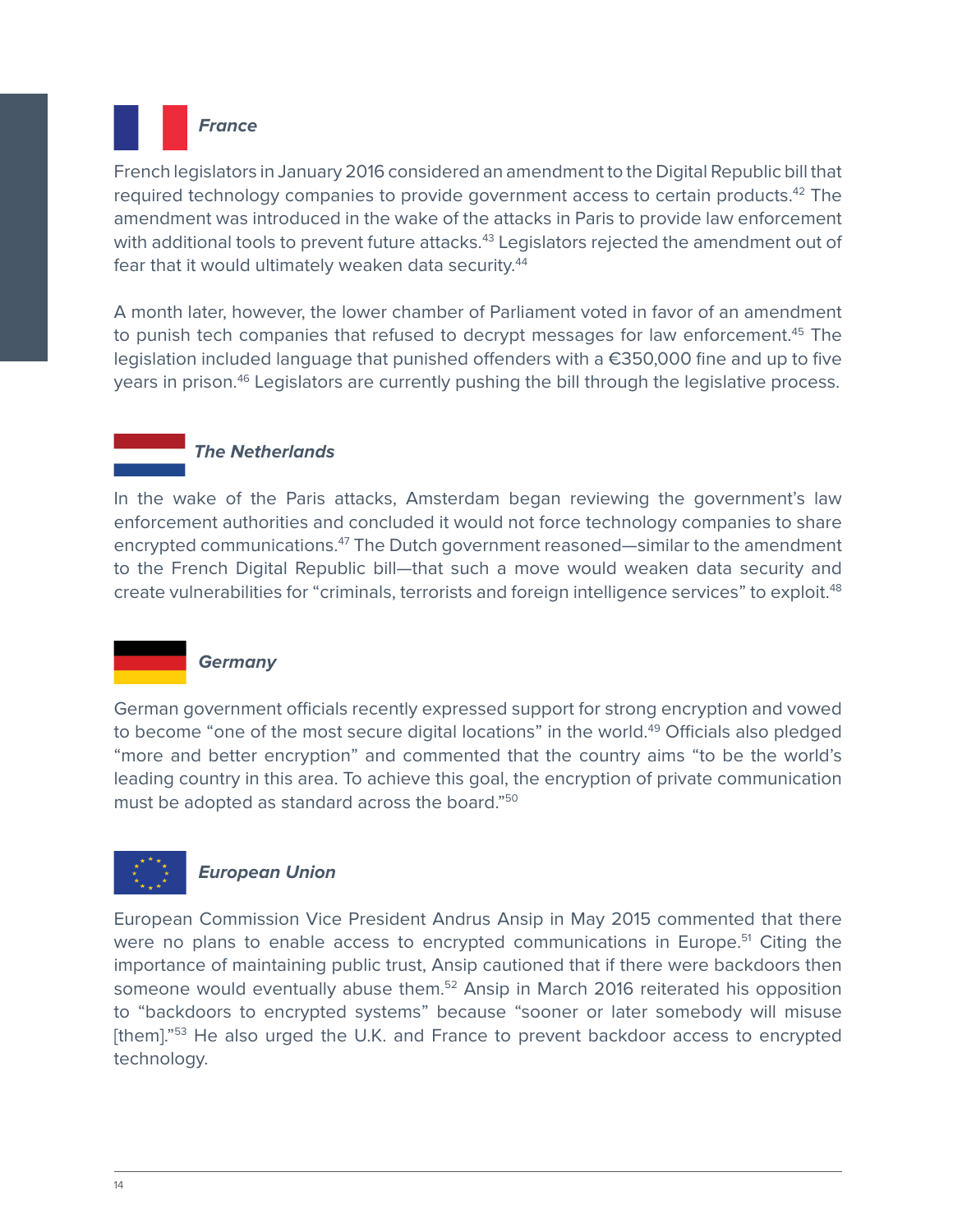

#### *China*

China in December 2015 passed an antiterrorism law requiring telecommunication and Internet service providers to "provide technical interfaces, decryption and other technical support and assistance to public security and state security agencies when they are following the law to avert and investigate terrorist activities."<sup>54</sup> It is unclear whether the law will have any impact on U.S. companies because Beijing has yet to implement the legislation. The final law does not go as far as the initial draft, however, which would have required companies to pass proprietary information directly to the government.<sup>55</sup>



#### *India*

The Indian government in September 2015 withdrew a proposal that would have forced citizens to store plain-text versions of their data for 90 days and make it available to security agencies after widespread blowback from the technology sector and privacy and human rights groups.<sup>56</sup>

# *Iran*

In May 2016, Iran's Supreme Council of Cyberspace set a one year deadline for foreign messaging companies to transfer all data and activity associated with Iranian users to servers in Iran.<sup>57</sup> This deadline has raised privacy and security concerns over storing such data within the country, where the use of messaging services is becoming widespread – including an estimated 20 million Iranians using the popular messaging app Telegram.<sup>58</sup>



The Brazilian government in December 2015 sought to compel Facebook subsidiary WhatsApp to share encrypted communications with authorities in a drug trafficking investigation. When WhatsApp failed to produce the communications, a Brazilian judge ordered the company to shut down.<sup>59</sup> The order was overturned only hours later after public backlash.<sup>60</sup> With nearly 100 million WhatsApp users in Brazil,<sup>61</sup> "Brazilians sought temporary refuge in other communications that weren't blocked by the court order, such as Viber or Facebook Messenger. Telegram Messenger reported that some 1 million Brazilians signed up for its service within a matter of hours."<sup>62</sup>

Brazilian authorities later arrested a senior Facebook executive in March 2016 when WhatsApp failed to produce the same encrypted communications.<sup>63</sup> The executive was released after 24 hours, when a judge reversed the arrest order.<sup>64</sup>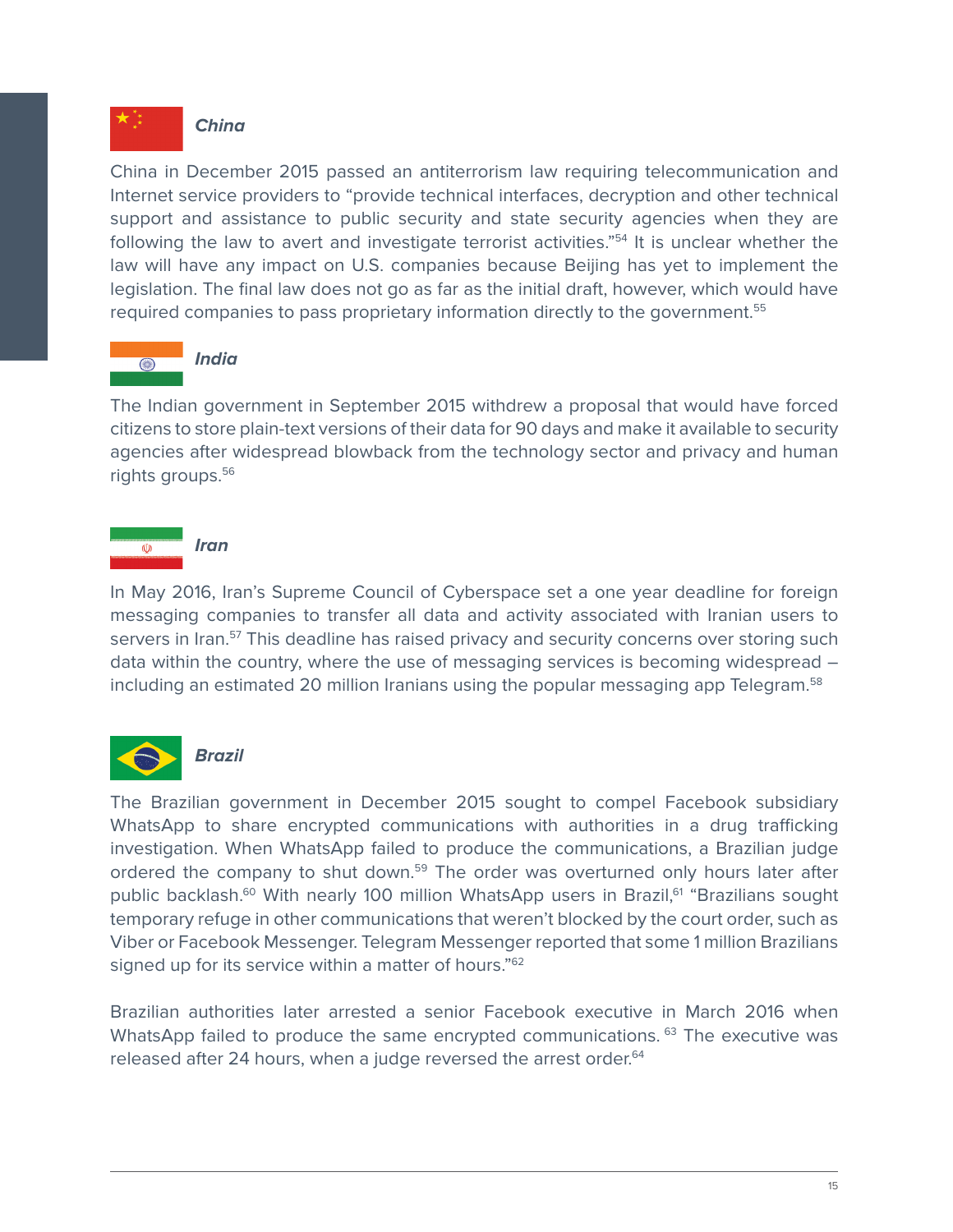#### *United Nations*

 $\langle \bullet \rangle$ 

United Nations High Commissioner for Human Rights Zeid Ra'ad Al Hussein in March 2016 commented that encryption was essential to the interests of freedom.<sup>65</sup> He stated, "Encryption and anonymity are needed as enablers of both freedom of expression and opinion, and the right to privacy. Without encryption tools, lives may be endangered."<sup>66</sup> While acknowledging that law enforcement "deserves everyone's full support" in carrying out investigations, he expressed concern over "unlocking a Pandora's Box that could have extremely damaging implications for the human rights of many millions of people, including their physical and financial security."67

#### *United States*

As discussed above, the U.S. government has relied on the AWA to compel the assistance of private entities like Apple and Google to help the government enforce other lawful orders or decisions. Recently, Apple challenged the government's power under the AWA in two high-profile cases in New York and California, resulting in dueling orders that could set the stage for conflicting precedent in the future. The federal government ultimately withdrew its request when it discovered another way to access the devices in question.

Although to date no legislation has been enacted to address the issue, and the White House has declined to take a position, many of the stakeholders the Committee met with have strong opinions on the appropriate path forward. One view is that encryption is an essential element of an individual's right to privacy and must be protected at all costs. As the ACLU noted, "To preserve the promise of expression online, our laws must adequately protect the rights to communicate securely and to remain anonymous."

Yet others have suggested it is necessary to sacrifice *some* level of privacy to ensure that Americans are kept safe from harm. Moreover, courts generally agree that there is no absolute right to privacy in America: we operate within a system of checks and balances where the government has the right—provided it is pursued by lawful means—to obtain certain information to protect U.S. national security. Thus, companies, like any other component of our society, must abide by the same set of rules irrespective of the perceived burden.

## "These issues are too important to resort to inaction, and too complex to resolve without consensus."

Edward F. Davis Former Commissioner of the Boston Police Department December 9, 2015

16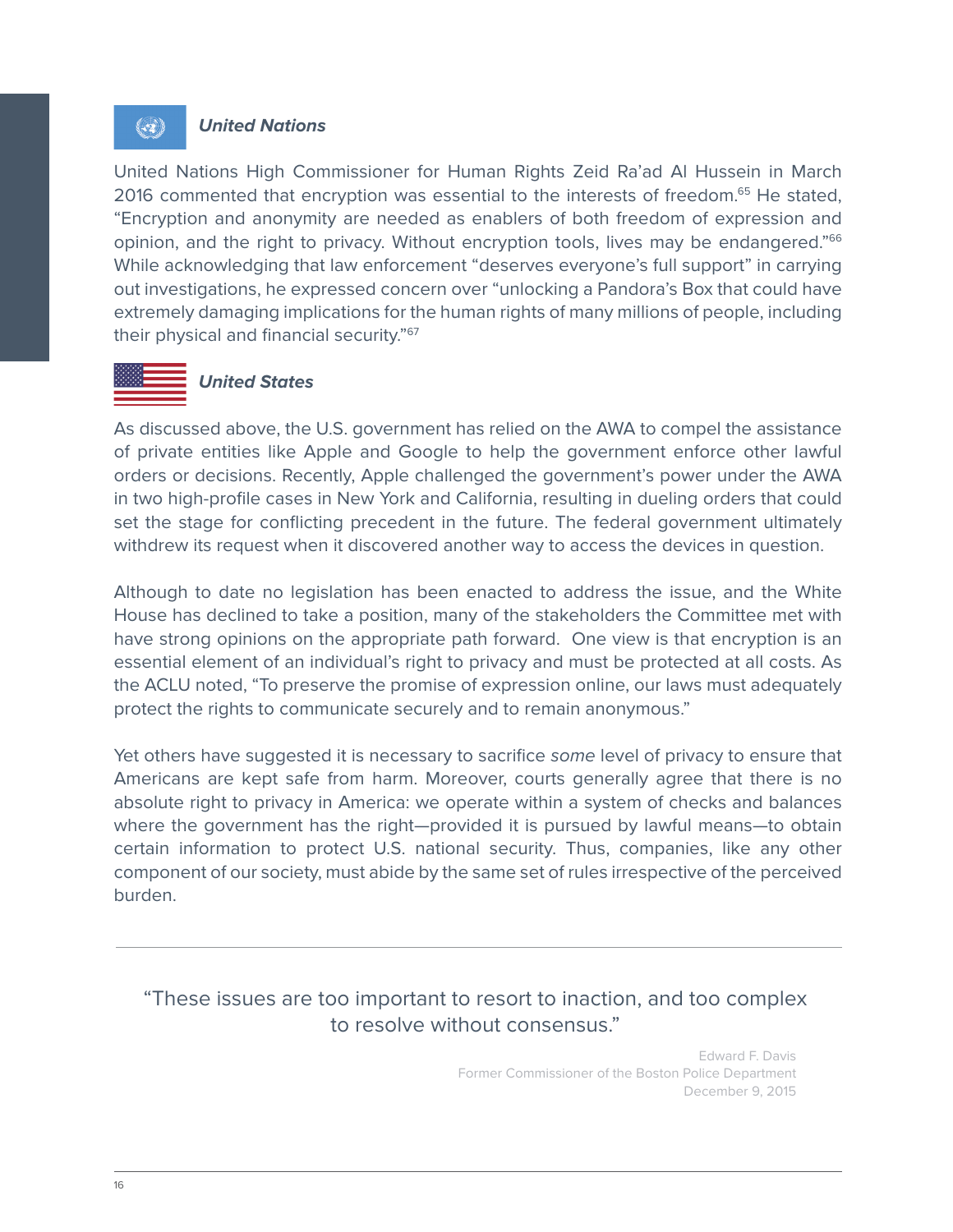

# *Congressional Legislative Proposals*

Several bills offered in Congress reflect these strong opinions. For example, the "ENCRYPT Act of 2016", offered by Rep. Ted Lieu (D-CA) in February 2016, provides that no State or subdivision thereof may prohibit the use of encryption or compel any entity to "design or alter the security functions in its product or service to allow the surveillance of any user of such product or service, or to allow the physical search of such product, by any agency or instrumentality of a State, a political subdivision of a State, or the United States."<sup>68</sup>

At the other end of the spectrum, the "Compliance with Court Orders Act of 2016," a discussion draft offered by Intelligence Committee Senators Richard Burr (R-NC) and Diane Feinstein (D-CA) in April 2016, requires that "a covered entity that receives a court order from a government for information or data shall provide such information or data to such government in an intelligible format; or provide such technical assistance as is necessary to obtain such information or data in an intelligible format or to achieve the purpose of the court order."69

A third way, offered by House Homeland Security Chairman Michael McCaul (R-TX) and Senator Mark Warner (D-VA), proposes to bring together experts from each of the key areas—cryptology, global commerce and economics, federal, State and local law enforcement, the technology sector, the Intelligence Community, and the privacy and civil liberties community—to form a Digital Security Commission. The Commission would be charged with analyzing digital security challenges, including encryption and developing recommendations for Congress to chart a co urse forward.

#### **The McCaul/Warner Commission includes representatives from:**

- Cryptology
- Global commerce and economics
- Federal law enforcement
- State and local law enforcement
- Consumer-facing technology sector
- Enterprise technology sector
- Intelligence Community
- Privacy and civil liberties community

This approach recognizes that equities on all sides of the encryption debate should be taken into consideration.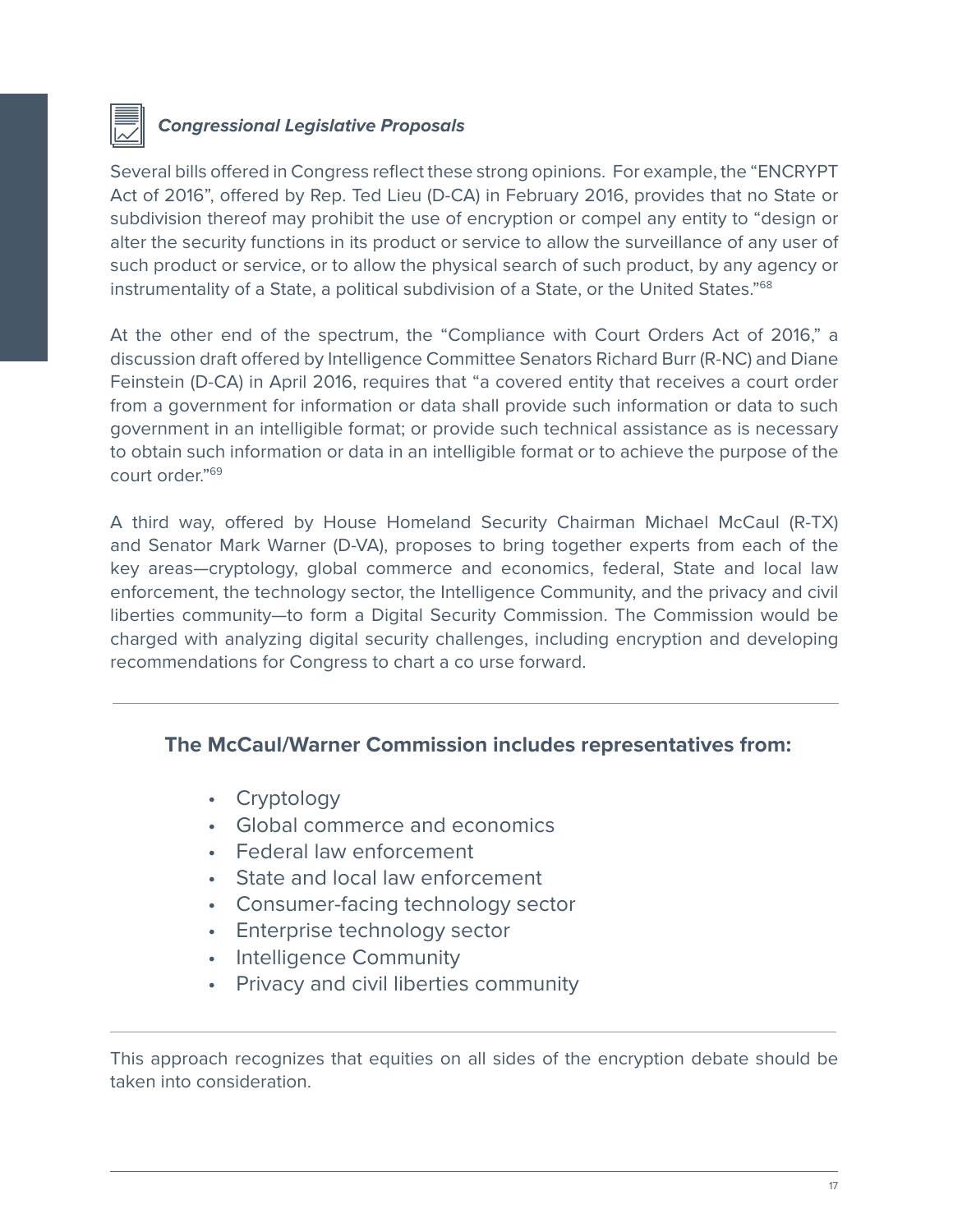# IV. No Simple Solution: Trade Offs And Trends

Two key themes have emerged from our discussions with stakeholders over the past year: 1) if we are to get ahead of this issue as a society, we must first develop a common lexicon and a common understanding of what the problem actually is; and 2) legislative proposals seem to determine clear "winners" and "losers" in the debate, thereby risking significant blowback for all the parties involved. As Director of the National Security Agency Admiral Michael Rogers recently commented:

*Encryption is foundational to the future – given that foundation, what is the best way*  to deal with it? It's crazy to think we can make it go away. Technology is creating *capabilities that have only been a dream for us as a society in the past, we need to figure out how to deal with that reality… Concerns about privacy have never been higher, given this combination, how do we make all of this work? We need balance realizing it isn't about one or the other. This is not just a military or national security problem, it is much broader than that.70* **"**

Stakeholders have also raised legitimate questions about the impact of U.S.-centric legislation on U.S. companies' ability to compete in a global market. For example, as discussed above, a study released earlier this year conducted by Harvard University suggests that two-thirds of entities selling or providing encrypted products are outside of the United States.<sup>71</sup> Thus, U.S. legislation might have little impact on bad actors that can obtain encryption tools outside of the United States, while irreparably harming U.S. commercial interests by driving customers to foreign competitors. Indeed, according to the authors of the Harvard University's Berkman Center for Internet and Society paper *Don't Panic: Making Progress in the "Going Dark" Debate*, "critics fear that architectures geared to guarantee such access would compromise the security and privacy of users around the world, while also hurting the economic viability of U.S. companies."<sup>72</sup>

Other stakeholders have suggested that it is the transition to *default* encryption on widely available products and smartphone applications which encrypt or automatically erase communications that pose the real problem.73 They argue, if criminals or terrorists had to proactively opt into encryption, or go out of their way to obtain encryption software, the problem might be more manageable. As Office of the Director of National Intelligence General Counsel Robert Litt recently noted, "there are a lot of sloppy and stupid terrorists out there ... people don't always choose the most secure" technologies.<sup>74</sup>

These perspectives further illustrate the diversity of views on technology issues specifically, particularly when it comes to reaching a consensus on appropriate policy and legislative recommendations. No matter the issue, there will be trade-offs and compromises that likely need to be reached.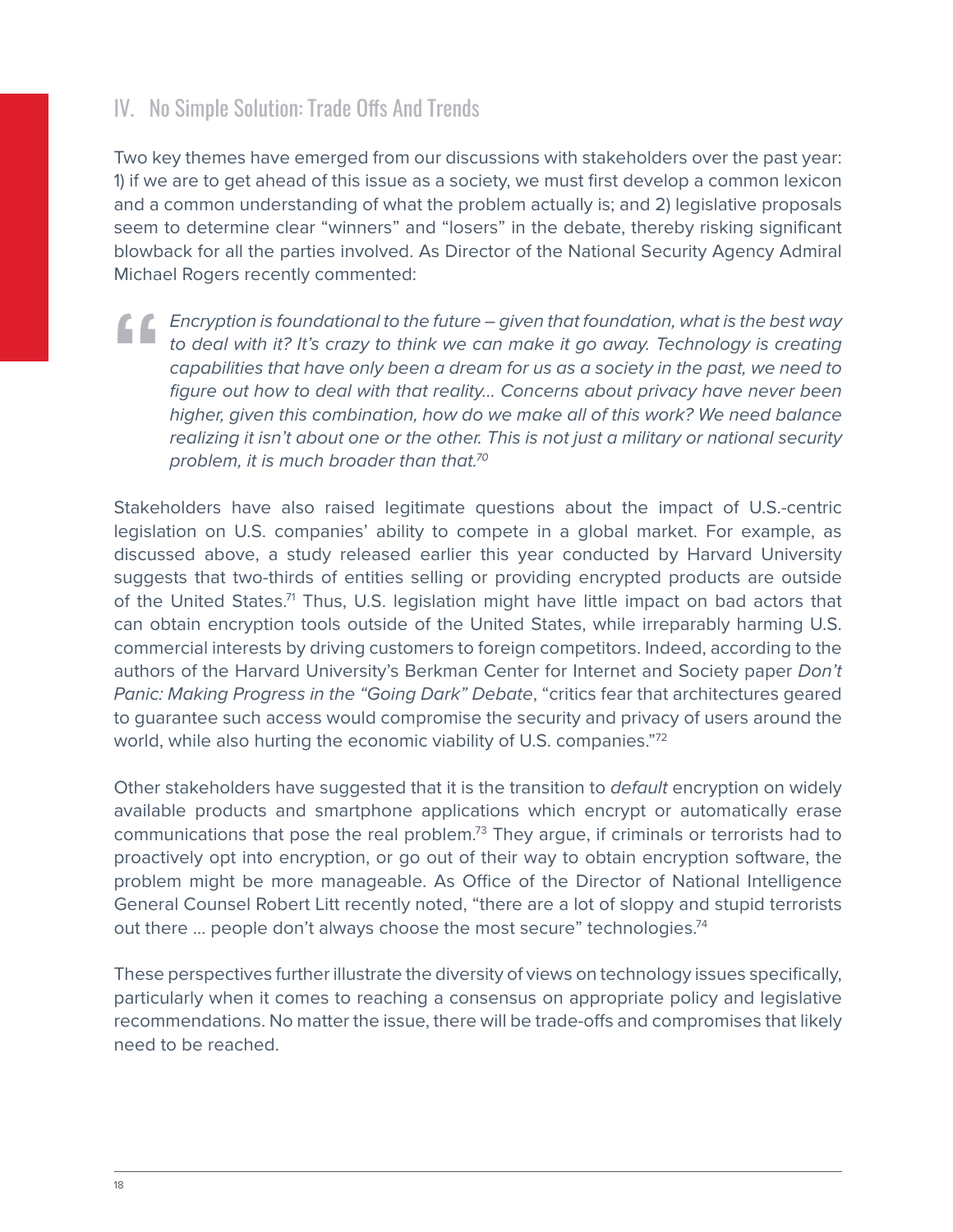# V. Building Consensus in the Face of Complex Challenges: A Need for National Dialogue

In the words of former Commissioner of the Boston Police Department, Edward F. Davis, "These issues are too important to resort to inaction, and too complex to resolve without consensus." Yet, to date, consensus has remained elusive. Many had hoped that a dialogue among the key stakeholder interests surrounding encryption and national security especially in the wake of the Paris, Brussels, and San Bernardino attacks—would develop organically. But no such dialogue has begun. Still, many commentators from the tech industry, the national security and intelligence communities, academia, law enforcement, and lawmaking agree that this kind of dialogue is essential to getting beyond the rancor and solving the problem. As Ryan Hagemann, a technology and civil liberties analyst at the libertarian advocacy organization, the Niskanen Center, and Andrew Chang, cofounder and managing partner of Eastern Foundry, an incubator and accelerator for tech startups working with government wrote recently, "[a Congressionally-mandated dialogue] is the best path forward to resolving the encryption debate. By assembling a report and recommendations from the leading minds in the fields of economics, law, technology, computer science, and law enforcement, we can begin to form a general concurrence of opinions, informed by a common understanding of the underlying facts."75

In further support of this approach, **CIA Director John Brennan** said in his testimony before the Senate Intelligence Committee in June 2016, "I don't know what the best way is [to solve the encryption question], but I know that it has to be an effort undertaken by the government and the private sector in a very thoughtful manner that looks at the various dimensions of the problem and is going to come forward with a number of options recommendation...A congressional commission on this issue is something that really could do a great service. There needs to be an understanding between the private sector and the government about what our respective roles and responsibilities are going to be and be able to find some kind of solution that's able to optimize what it is we're all trying to achieve."

The Committee has arrived at the same conclusion. While Congress—as opposed to the courts—is the proper forum to consider novel matters of law and policy, we recognize that this is a truly complex issue. A comprehensive report—one which will include new ideas for addressing digital security challenges—will be incredibly valuable for Members of Congress as they endeavor to make the most informed decisions possible. We further recognize that the debate surrounding encryption is itself part of a larger conversation on technological transformation and its impact on American competition, security and values. We believe the best way to make informed, sustainable decisions is to bring together experts who best understand the complexities of this issue, and can advise Congress on the best path forward. Apple CEO Tim Cook recently weighed in on a Commission proposal, noting "Our country has always been strongest when we come together. We feel the best way forward would be [to]…as some in Congress have proposed, form a commission or other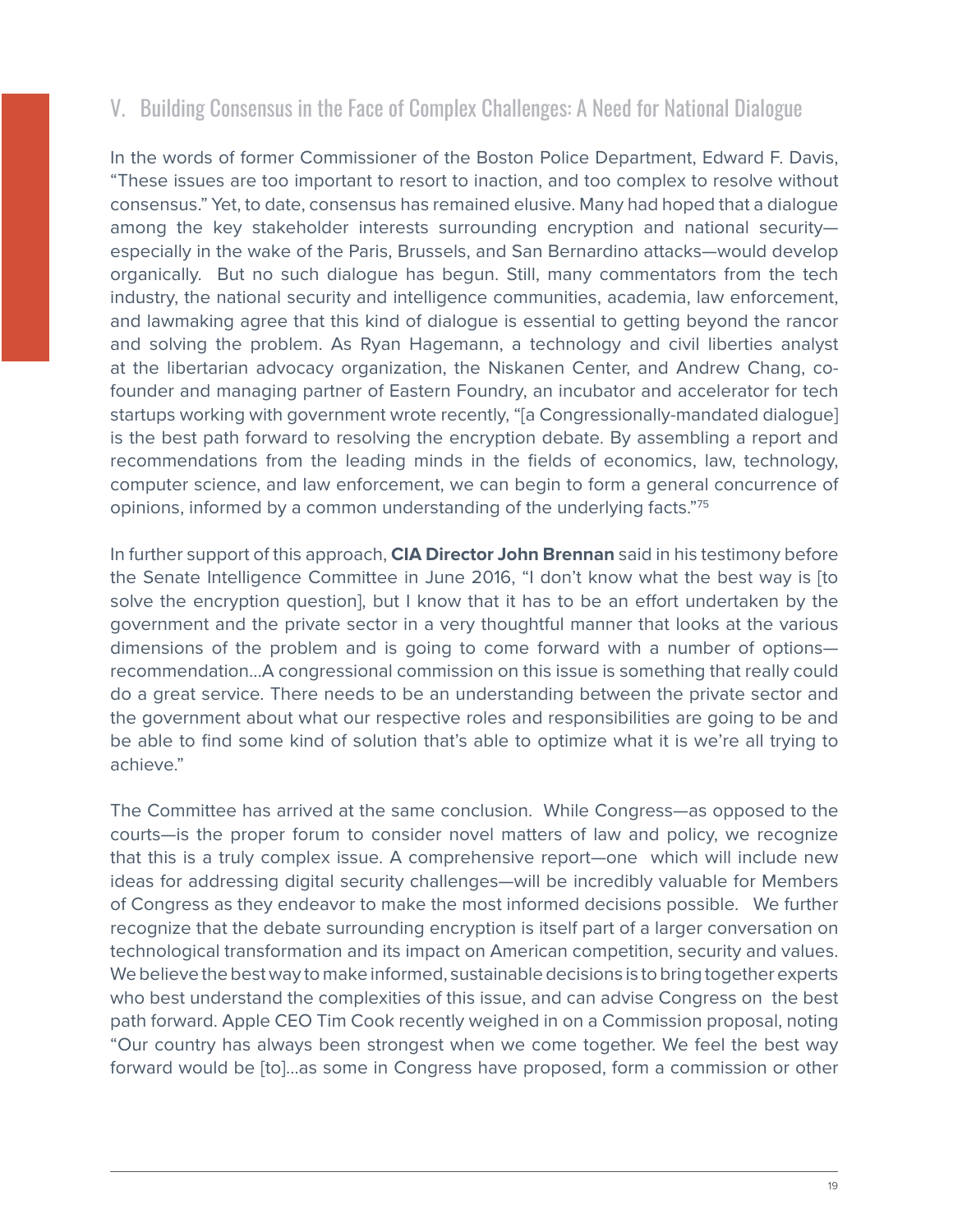panel of experts on intelligence, technology and civil liberties to discuss the implications for law enforcement, national security, privacy and personal freedoms. Apple would gladly participate in such an effort."76

Former House Speaker Newt Gingrich (R-GA) and former House Intelligence Committee Member Jane Harman (D-CA) summed things up, writing in a joint Op-Ed on the issue in April 2016, "We each have private hopes, of course, that an expert, unbiased commission will recommend what we already believe. But we're willing to learn that we have things completely backward; Apple, the Obama administration and members of Congress should be just as open. The question of encryption is too central to this country's future to answer without a real dialogue."77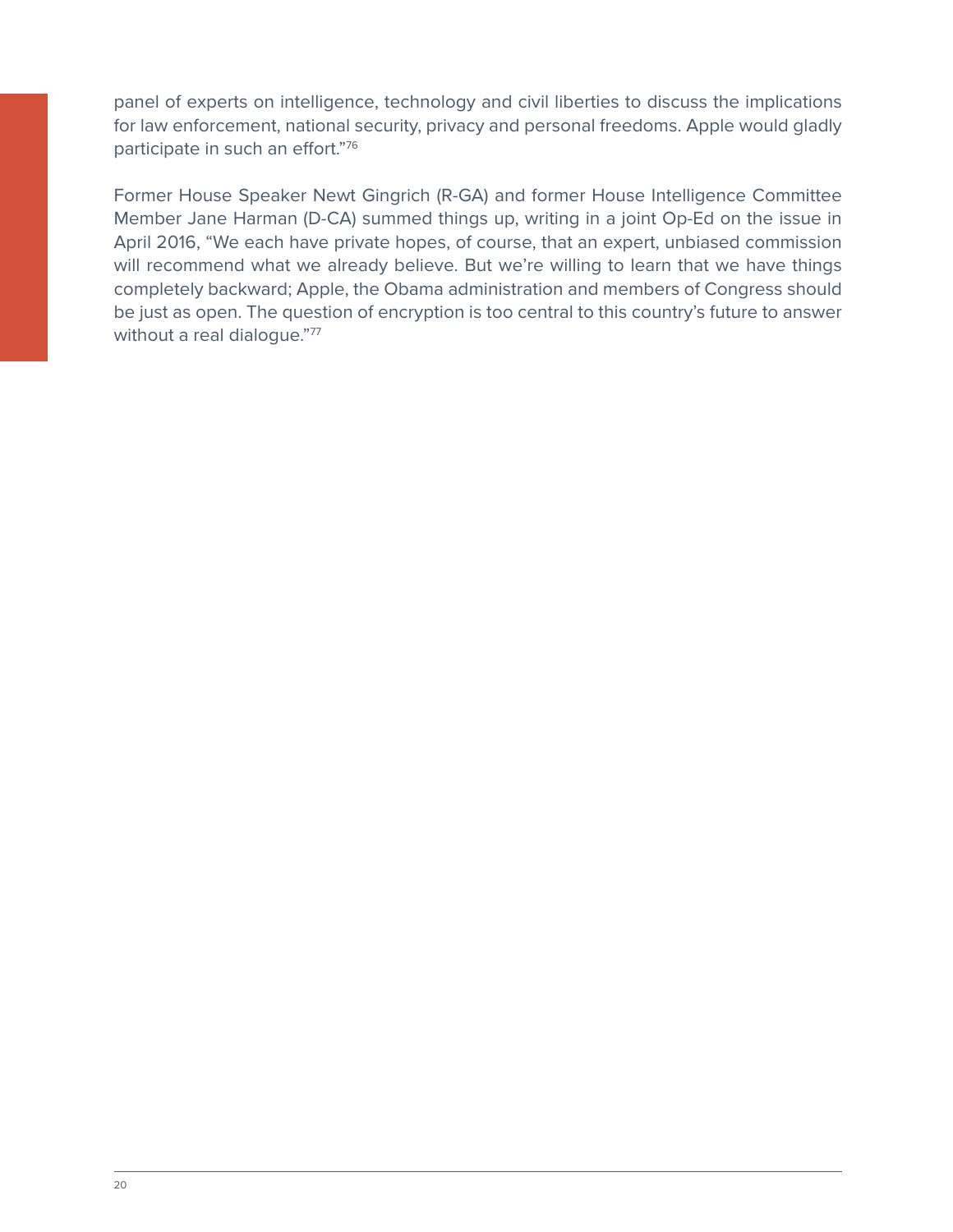# Appendix *– Legal Standards for Obtaining Digital Evidence*

When considering whether law enforcement agents should be able to access encrypted data containing evidence of a crime, it is important to remember that there are legal standards and procedural requirements in place all along the way to safeguard the privacy of Americans.

Investigators must meet a series of escalating legal standards in order to obtain various types of data. Most investigations begin by casting a wide net. As new facts emerge and evidence is gathered, the case narrows. As the data sought becomes increasingly private and potentially revealing, the standards to obtain that data become increasingly difficult to meet. Below is a diagram that helps to explain the process by associating various types of data that investigators may seek with the corresponding legal standards that must be reached.



*demonstrate that the evidence is needed, and that they have exhausted the least intrusive means of obtaining it. Yet, even where law enforcement has met the legal standard to obtain the data, actual access may be prevented because the data is encrypted.*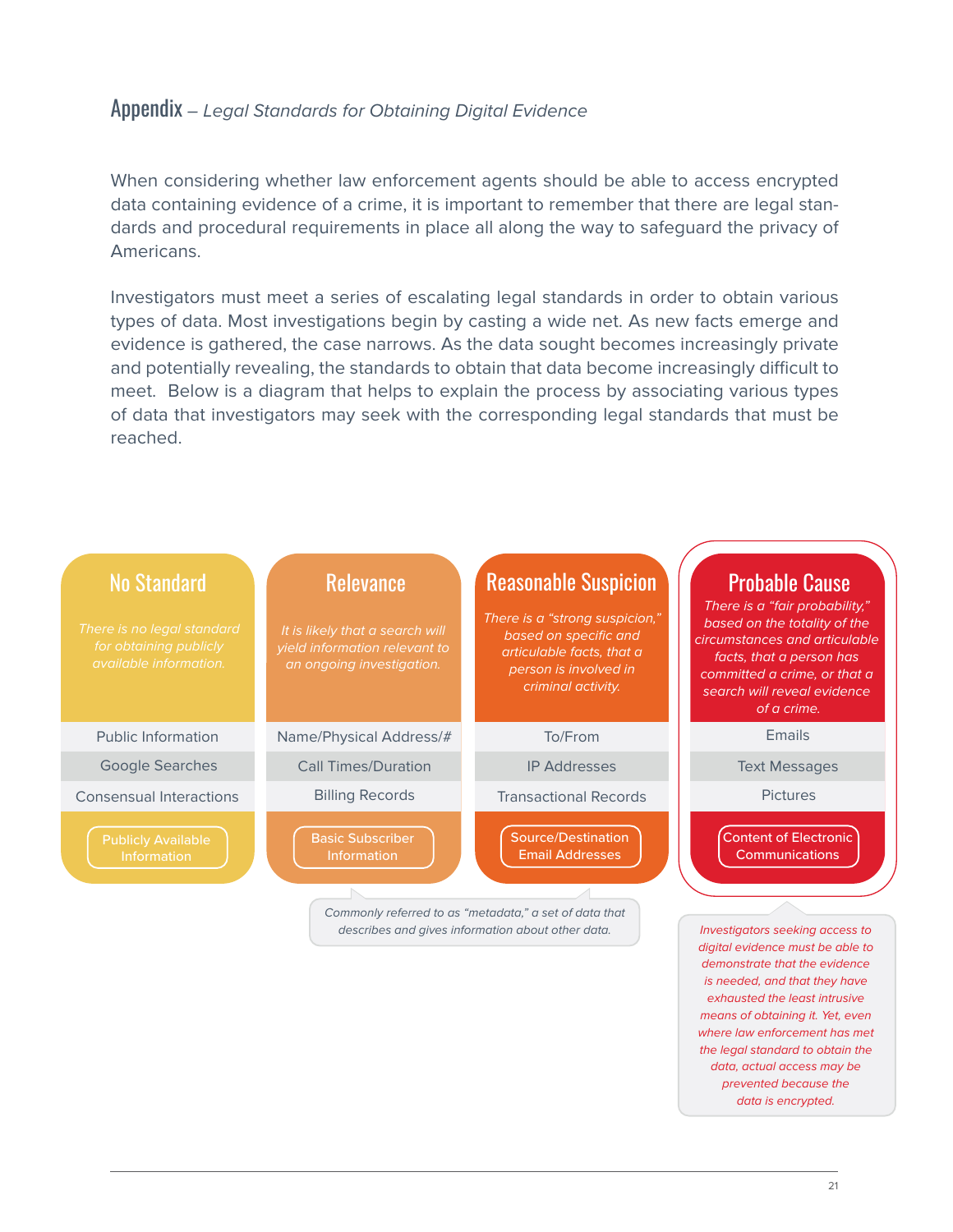# **Endnotes**

**1** Jeff Stone, "DHS Chief Jeh Johnson Calls Encryption A Threat To Public Safety," International Business Times, April 22, 2015. http://www.ibtimes.com/dhs-chief-jeh-johnsoncalls-encryption-threat-public-safety-1892057

**2** Aaron Smith, "U.S. Smartphone Use in 2015," Pew Research Center, April 2015. http:// www.pewinternet.org/2015/04/01/chapter-onea-portrait-of-smartphone-ownership/

**3** Ingrid Lunden, "6.1B Smartphone Users Globally By 2020, Overtaking Basic Fixed Phone Subscriptions," Tech Crunch, June 2, 2015. http://techcrunch.com/2015/06/02/6- 1b-smartphone-users-globally-by-2020 overtaking-basic-fixed-phone-subscriptions/#. mjrlvwq:RPIH

**4** David Dean et al, "The Internet Economy in the G-20," Boston Consulting Group, 2012. https://www.bcg.com/documents/file100409. pdf

**5** Stephen Siwek, "Measuring the U.S. Internet Sector," the Internet Association, December 10, 2015. https://internetassociation. org/121015econreport/

**6** Andrew Perrin and Maeve Duggan, "Americans' Internet Access: 2000-2015," Pew Research Center, June 26, 2015. http:// www.pewinternet.org/2015/06/26/americansinternet-access-2000-2015/

**7** Ponemon Institute. "2016 Global Encryption Trends Study," Thales Security, February 2016. http:// images.go.thales-esecurity.com/Web/ ThalesEsecurity/%7B5f704501-1e4f-41a8-91ee-490c2bb492ae%7D\_Global\_Encryption\_ Trends\_Study\_eng\_ar.pdf

**9** "Global Encryption Software Market is Expected to Reach \$2.16 Billion by 2020 - Allied Market Research," PR Newswire, January 28, 2015. http://www.prnewswire.com/newsreleases/global-encryption-software-market-isexpected-to-reach-216-billion-by-2020---alliedmarket-research-290039391.html

**10** Susanna Fox, "51% of U.S. Ad ults Bank Online," Pew Research Center, Aug. 7, 2013. http://www.pewinternet.org/2013/08/07/51-ofu-s-adults-bank-online/

**11** Nathan Frederiksen and Sarah Lenart, "2011 State of Online and Mobile Banking," comScore Financial Services, February 2012. https://www. comscore.com/Insights/Presentations-and-Whitepapers/2012/2011-State-of-Online-and-Mobile-Banking

**12** Gerdes, Geoffrey et al, "The 2013 Federal Reserve Payments Study," Federal Reserve System, July 2013. https://www.frbservices.org/ files/communications/pdf/general/2013\_fed\_ res\_paymt\_study\_detailed\_rpt.pdf

**13** Rebecca DeNale and Deanna Weidenhamer, "U.S. Census Bureau News," U.S. Department of Commerce, February. 17, 2016. https://www.census.gov/retail/mrts/www/ data/pdf/ec\_current.pdf

**14** U.S. Census Bureau, "E-Stats 2013: Measuring the Electronic Economy," U.S. Census Bureau, May 28, 2015. https://www. census.gov/econ/estats/e13-estats.pdf

**15** Ryan Hagemann and Josh Hampson, "Encryption Trust, and the Online Economy," Niskanen Center, November 9, 2015. https://niskanencenter.org/wp-content/ uploads/2015/11/RESEARCH-PAPER\_ EncryptionEconomicBenefits.pdf

**16** Ricardo Alonso-Zaldivar, "Lack of encryption standards raises health data privacy

**8** Id.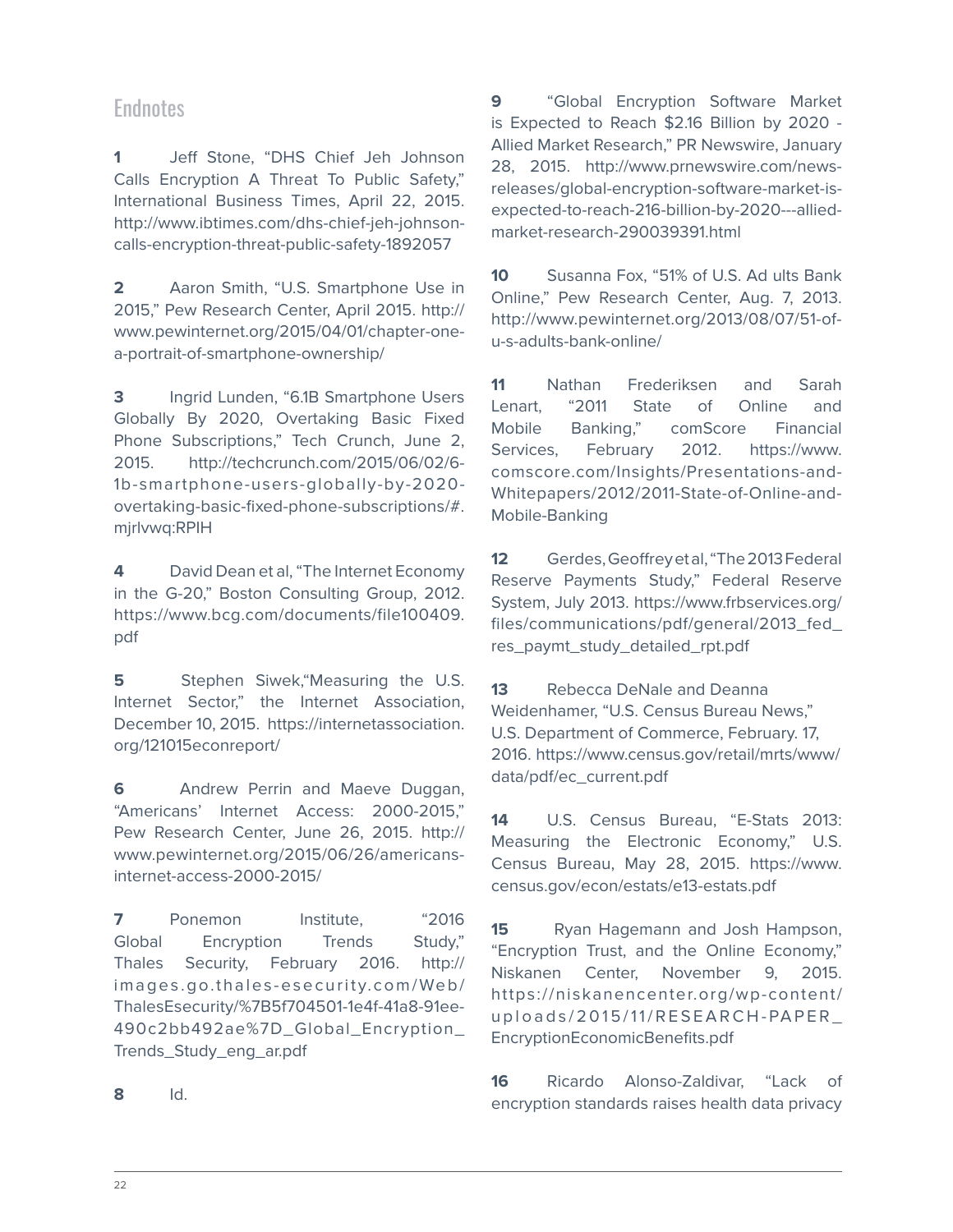questions," Associated Press, February 8, 2015. http://www.pbs.org/newshour/rundown/lackhealth-care-cyber-security-standards-raisesquestions/

**17** Dan Munro, "Data Breaches In Healthcare Totaled Over 112 Million Records In 2015," Forbes, December 31, 2015. http://www.forbes. com/sites/danmunro/2015/12/31/data-breachesin-healthcare-total-over-112-million-records-in-2015/#146c243f7fd5

**18** Hon. James B. Comey, "Statement Before the House Committee on Homeland Security Washington, D.C." October 21, 2015. https://www.fbi.gov/news/testimony/worldwidethreats-and-homeland-security-challenges

**19** Eliza Sweren-Becker, "This Map Shows How the Apple-FBI Fight Was About Much More Than One Phone," American Civil Liberties Union, March 2016. https://www.aclu.org/blog/ speak-freely/map-shows-how-apple-fbi-fightwas-about-much-more-one-phone

**20** Id.

- **21** Id.
- **22** Id.
- **23** Id.

24 Federal Bureau of Investigation (FBI), "Going Dark Issue." https://www.fbi.gov/aboutus/otd/going-dark-issue

**25** Hon. James Comey, "Joint Statement with Deputy Attorney General Sally Quillian Yates before the Senate Judiciary Committee," July 8, 2015. https://www.fbi.gov/news/testimony/ going-dark-encryption-technology-and-thebalances-between-public-safety-and-privacy

**26** Id.

**27** Cory Bennett, "Administration spars with lawmakers over access to encrypted data," The Hill, July 8, 2015. http://thehill. com/policy/cybersecurity/247228-encryptionbattle-reaches-capitol-hill

**28** "Senate Judiciary Committee Holds Hearing on FBI Oversight," CQ Congressional Transcripts, December 9, 2015. http://www.cq.com/doc/ congressionaltranscripts-4803506?2

**29** Lauren Williams, "Yes Terrorists Use Encryption But That Doesn't Mean It's A Bad Thing," Think Progress, November 17, 2015. http://thinkprogress.org/ world/2015/11/17/3722725/isis-encryptionparis-attacks/

**30** Id.

**31** Emma Woollacott, "MPs Slam 'Unintended Consequences' Of UK's Investigatory Powers Bill," Forbes, February 1, 2016. http://www.forbes.com/ sites/emmawoollacott/2016/02/01/mpsslam-unintended-consequences-of-uksinvestigatory-powers-bill/#3a2f386e47af

**32** Owen Bowcott, "Investigatory powers bill: snooper's charter lacks clarity, MPs warn," The Guardian February 1, 2016. http://www.theguardian.com/law/2016/feb/01/ investigatory-powers-bill-snoopers-charterlacks-clarity-mps-warn

**33** Id.

**34** Jeremy Kahn, "Apple's Encryption Looks Safe as U.K. Commons Passes Spy Bill," Bloomberg Technology, June 7, 2016. http://www.bloomberg.com/news/ articles/2016-06-07/apple-s-encryption-lookssafe-as-u-k-commons-passes-spy-bill.

**35** Id.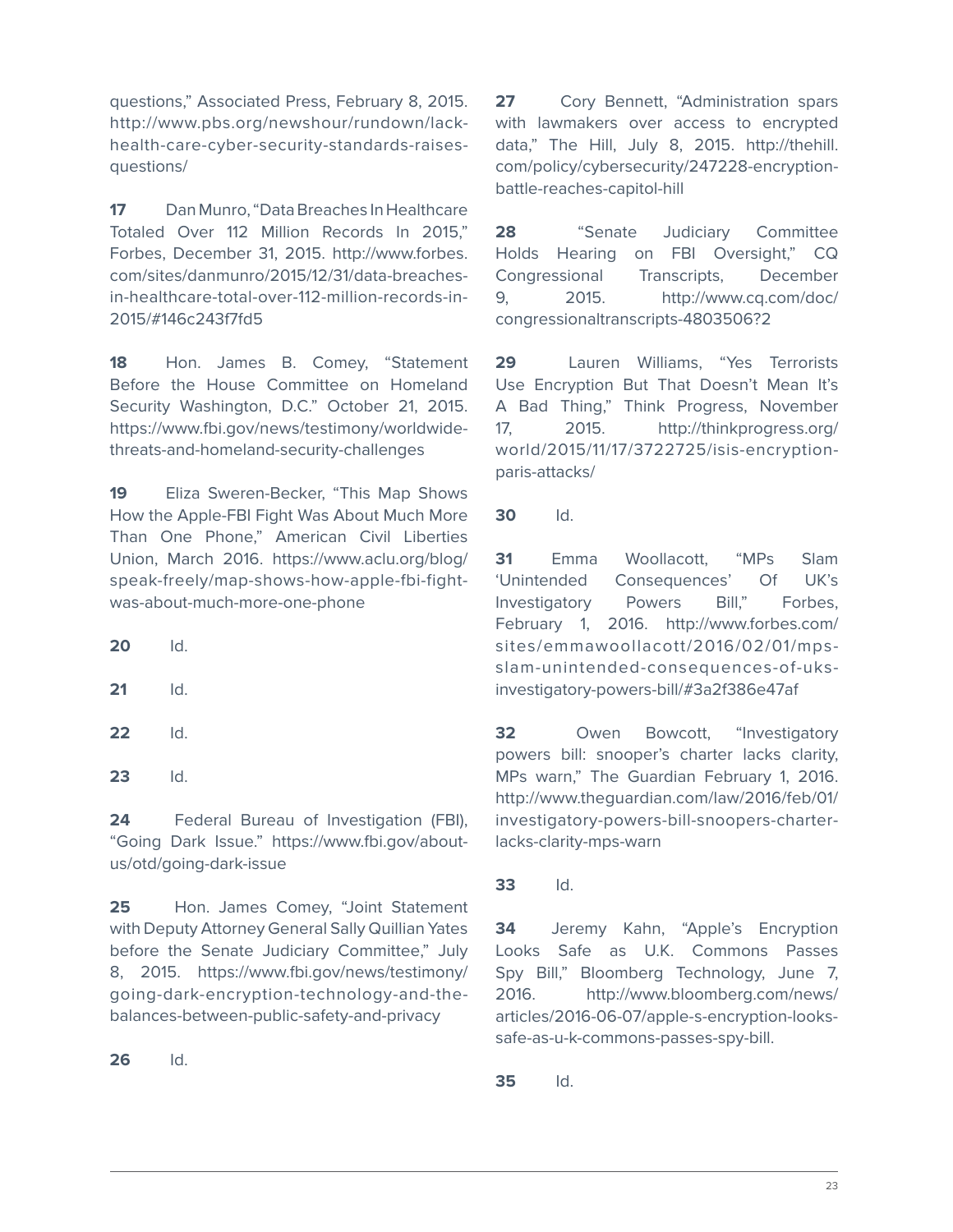**36** Id.

**37** Id.

**38** Ellen Nakashima and Andrea Peterson, "The British want to come to America – with wiretap orders and search warrants," The Washington Post, February 4, 2016. https://www.washingtonpost.com/world/ national-security/the-british-want-to-cometo-america--with-wiretap-orders-and-searchwarrants/2016/02/04/b351ce9e-ca86-11e5 a7b2-5a2f824b02c9\_story.html.

**39** Id.

**40** Id.

**41** Id.

**42** Liam Tung, "Encryption backdoors by law? France says 'non,'" ZD Net, January 18, 2016. http://www.zdnet.com/article/encryptionbackdoors-by-law-france-says-non/

**43** Id.

**44** Phil Muncaster, "French Government Rejects Encryption Backdoors," Infosecurity Magazine, January 19, 2016. http://www. infosecurity-magazine.com/news/frenchgovernment-rejects/

**45** Agence France-Presse, "French parliament votes to penalize smartphone makers over encryption," The Guardian, March 3, 2016. http://www.theguardian.com/ technology/2016/mar/03/french-parliamentpenalise-smartphone-makers-over-encryption

**46** Id.

**47** "Dutch government says noto 'encryption backdoors,'" BBC News, January 7, 2016. http:// www.bbc.com/news/technology-35251429

**48** Id.

**49** Sara Zaske, "While US and UK governments oppose encryption, Germany promotes it. Why?" ZD Net, October 26, 2015. http://www.zdnet.com/article/while-us-and-ukgovts-oppose-encryption-germany-promotesit-why/

**50** Id.

**51** Loek Essers, "No encryption back doors, says EU digital commissioner," PC World, May 20, 2015. http://www.pcworld.com/ article/2924632/no-encryption-back-doorssays-eu-digital-commissioner.html

**52** Id.

**53** Nancy Scola, "EU digital official: Encryption backdoors a 'bad idea,'" Politico Pro, March 2016. https://www.politicopro.com/ tech/whiteboard/2016/03/eu-digital-officialencryption-backdoors-a-bad-idea-068807

**54** Chris Buckley, "China Passes Antiterrorism Law That Critics Fear May Overreach," The New York Times, December 27, 2015. http://www.nytimes.com/2015/12/28/ world/asia/china-passes-antiterrorism-lawthat-critics-fear-may-overreach.html

**55** Id.

**56** "India withdraws controversial encryption policy," BBC News, September 22, 2015. http://www.bbc.com/news/world-asiaindia-34322118

**57** "Iran orders social media sites to store data inside country," Reuters, May 29, 2016. http://www.reuters.com/article/internet-iranidusl8n18q0in

**58** Id.

**59** Jeb Blount and Marcelo Teixeira, "Brazil court lifts suspension of Facebook's WhatsApp service," Reuters, December 17, 2015. http://